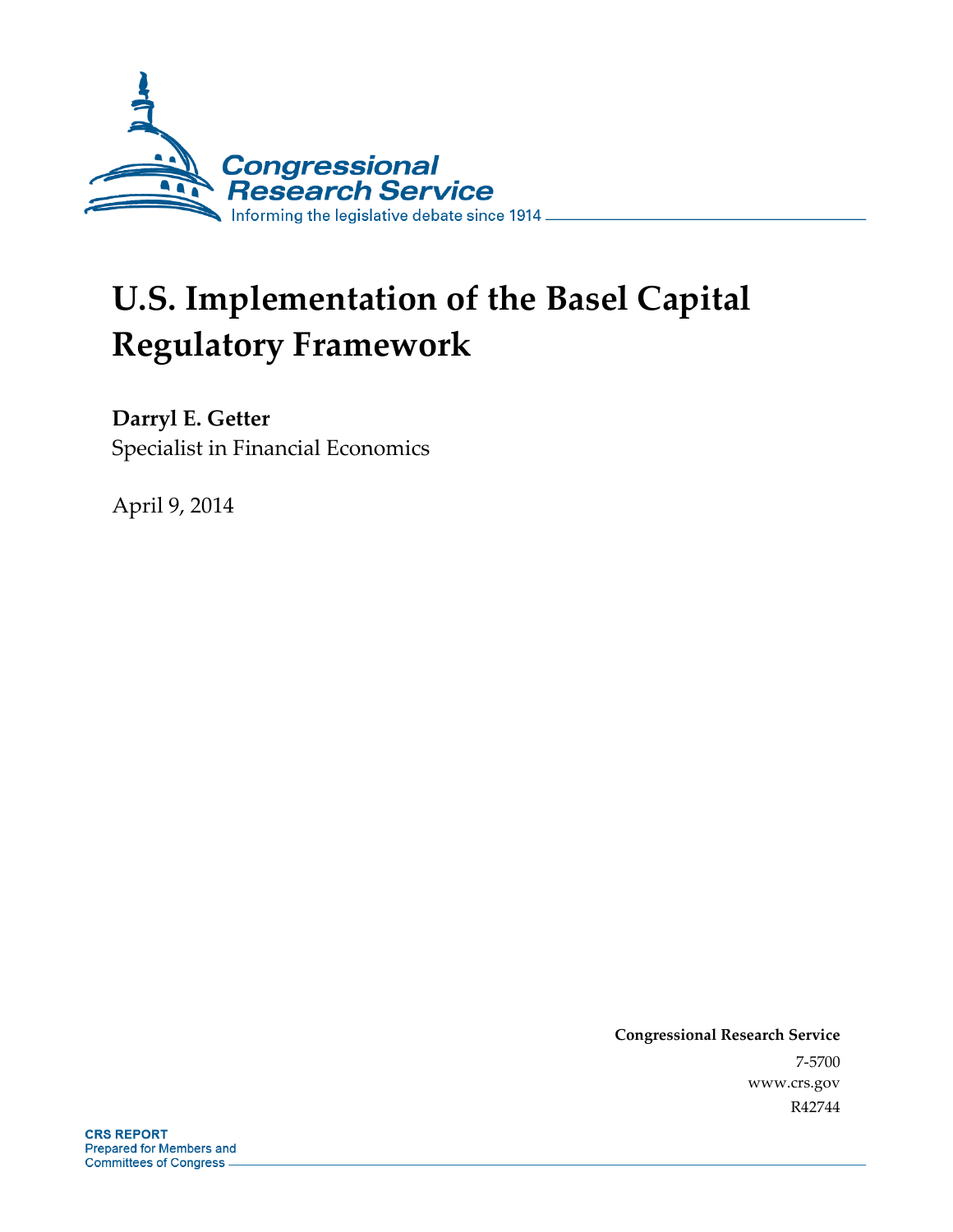## **Summary**

The Basel III international regulatory framework, which was produced in 2010 by the Basel Committee on Banking Supervision at the Bank for International Settlements, is the latest in a series of evolving agreements among central banks and bank supervisory authorities to standardize bank capital requirements, among other measures. Capital serves as a cushion against unanticipated financial shocks (such as a sudden, unusually high occurrence of loan defaults), which can otherwise lead to insolvency. The Basel III regulatory reform package revises the definition of regulatory capital and increases capital holding requirements for banking organizations. The quantitative requirements and phase-in schedules for Basel III were approved by the 27 member jurisdictions and 44 central banks and supervisory authorities on September 12, 2010, and endorsed by the G20 leaders on November 12, 2010. Basel III recommends that banks fully satisfy these enhanced requirements by 2019. The Basel agreements are not treaties; individual countries can make modifications to suit their specific needs and priorities when implementing national bank capital requirements.

In the United States, Congress mandated enhanced bank capital requirements as part of financialsector reform in the Dodd-Frank Wall Street Reform and Consumer Protection Act of 2010 (Dodd-Frank Act; P.L. 111-203, 124 Stat.1376). Specifically, the Collins Amendment to Dodd-Frank amends the definition of capital and establishes minimum capital and leverage requirements for banking subsidiaries, bank holding companies, and systemically important nonbank financial companies. In addition, Dodd-Frank removes a requirement that credit ratings be referenced when evaluating the creditworthiness of financial securities. Instead, the U.S. federal banking regulators (i.e., the Federal Reserve, the Office of the Comptroller of the Currency, and the Federal Deposit Insurance Corporation) are required to find other appropriate standards by which to determine the financial risks of bank portfolio holdings when enforcing the mandatory capital requirements.

This report summarizes the higher capital requirements for U.S. banks regulated for safety and soundness. The U.S. federal banking regulators announced the final rules for implementation of Basel II.5 on June 7, 2012, and for the implementation of Basel III on July 9, 2013. On April 8, 2014, the federal banking regulators adopted the enhanced supplementary leverage ratio for bank holding companies with more than \$700 billion of consolidated assets or \$10 trillion in assets under custody as a covered bank holding company. Although higher capital requirements for most U.S. banking firms may reduce the insolvency risk of the deposit insurance fund, which is maintained by the Federal Deposit Insurance Corporation, they arguably could translate into more expensive or less available bank credit for borrowers. Whether higher capital requirements would result in a reduction of overall lending or systemic risk remains unclear. Prior to the financial crisis, banks maintained capital levels that exceeded the minimum regulatory requirements, yet the economy still saw widespread lending. Bank capital reserves also may have limited effectiveness as a systemic risk mitigation tool if a significant amount of lending occurs outside of the regulated banking system. For an introduction to some of the topics covered in this report, see CRS Report R43002, *Financial Condition of Depository Banks*, by Darryl E. Getter.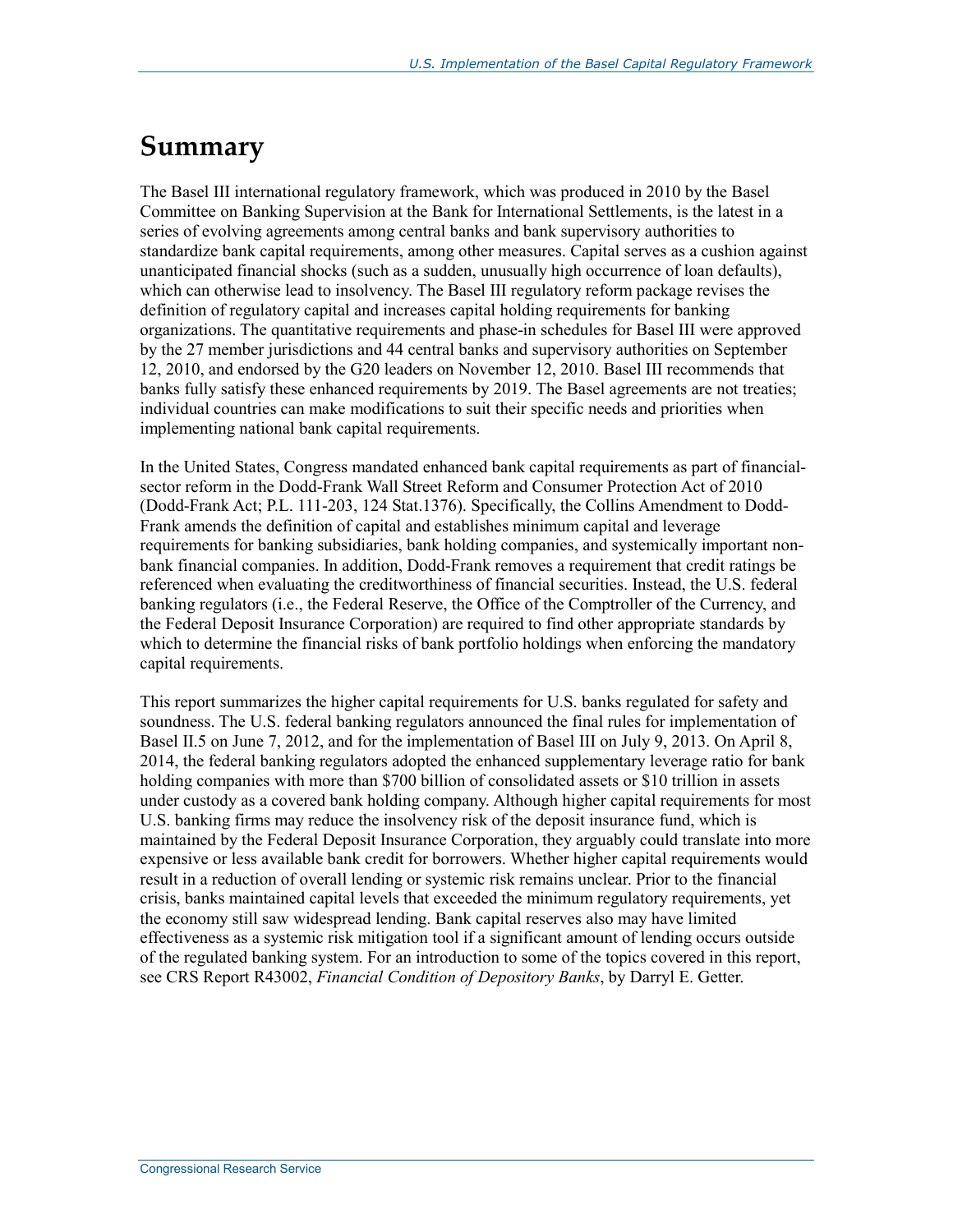## **Contents**

| Highlights of the Final Rule Implementing Basel III and Various Dodd-Frank |  |
|----------------------------------------------------------------------------|--|
|                                                                            |  |
|                                                                            |  |
|                                                                            |  |
|                                                                            |  |
|                                                                            |  |
|                                                                            |  |
|                                                                            |  |

## **Tables**

|--|--|

## **Appendixes**

## **Contacts**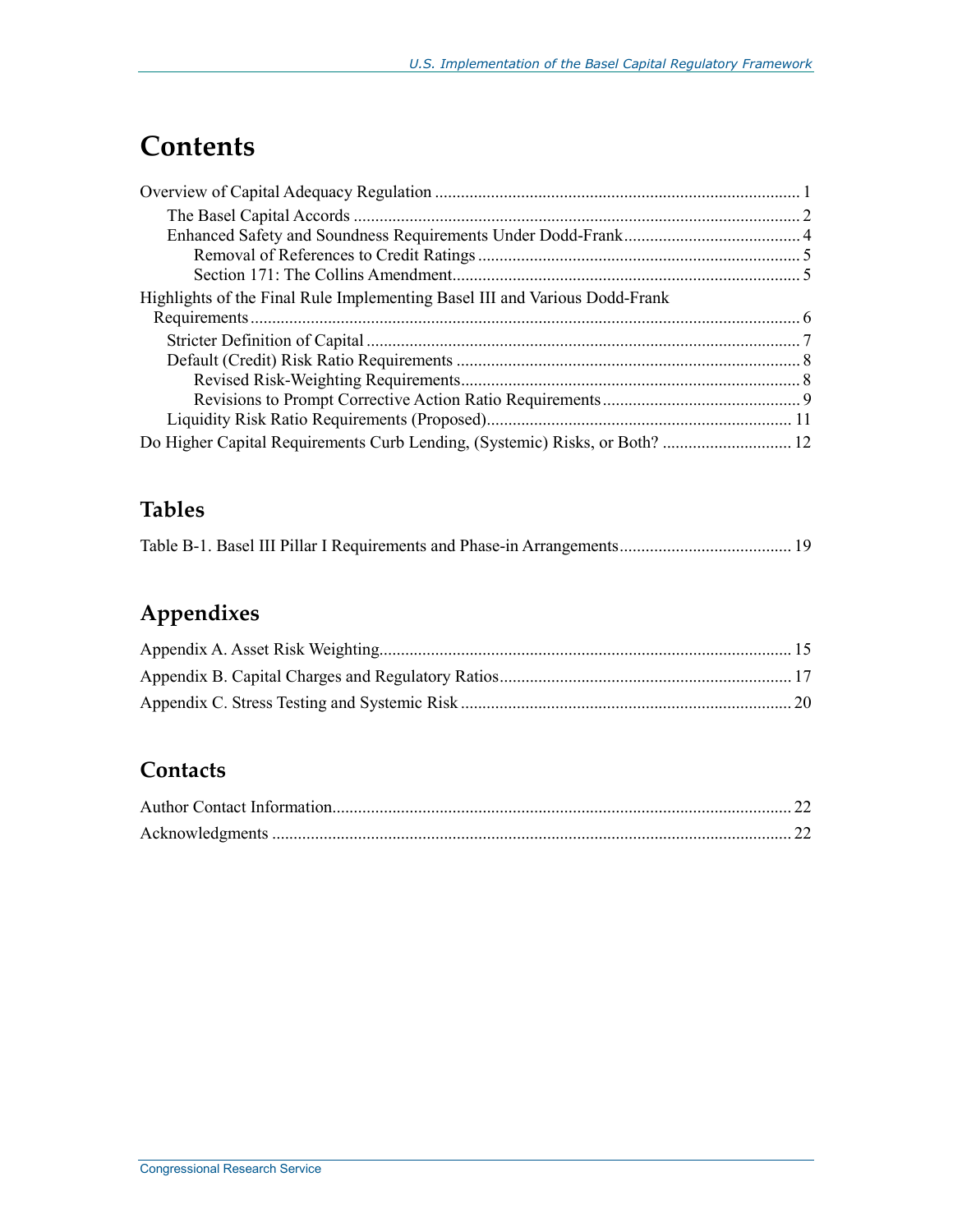## **Overview of Capital Adequacy Regulation**

Lending is inherently risky. Banks face *default risk* because their assets consist primarily of loans made to borrowers who may not always repay all of the principal and interest owed. In addition, banks face *funding risk* because they must continuously borrow short-term to *fund* their assets (customer loans).<sup>I</sup> In other words, banks typically provide longer-term (illiquid) customer loans by borrowing the funds via sequences of shorter-term (liquid) loans at relatively lower rates.<sup>2</sup> Profits are generated from the spread between the long-term rates lenders charge their customers and the successive sequences of shorter-term rates they pay for liquidity until the longer-term loans are repaid in full. Hence, if borrowers default on their loans, then lenders might be unable to repay their shorter-term loan obligations (liabilities) to depositors and other creditors (e.g., financial institutions).

Lenders also face *systemic risk*. Although economists have not arrived at a consensus definition, systemic risk may be viewed as an increase in correlation among individual default and funding risks, largely due to a sudden loss of confidence (panic) of financial market participants following a liquidity disruption or decline in asset prices.<sup>3</sup> In other words, systemic risk can be thought of as contagion, meaning that liquidity and payment problems affecting one or a few entities may spread and create disruptions in the rest of the market. For example, suppose an isolated default event prompts other financial market participants to re-evaluate their estimates of default risk for similar or related financial activities. If market participants suspect that an observed default event is relevant beyond the directly involved entities, then growing pessimism of creditors of investors can suddenly manifest itself in the form of a market retrenchment.<sup>4</sup> Consequently, financial panics have historically been rooted in the uncertainty about future asset prices (e.g., real estate, stocks, financial securities) while such assets were serving as collateral for an innumerable amount of loans.<sup>5</sup> Furthermore, the severity of a national recession depends upon the amount of lending activity prior to the bursting of an asset bubble, particularly if many of the outstanding loans suddenly became "underwater," such that the balances owed were to exceed the current value of the underlying collateral.

U.S. lending institutions that accept federally insured deposits are collectively referred to as insured depository institutions, and they must comply with *safety and soundness* regulatory

<sup>&</sup>lt;sup>1</sup> Bank assets, which tend to consist primarily of long-term customer loans, may also consist of cash and other financial securities.

<sup>&</sup>lt;sup>2</sup> Such short-term borrowing may occur in the form of paying interest on customer deposits or repaying loans obtained in the short-term money markets. The short-term money markets consist of repurchase agreements, commercial paper, and the international short-term market known as the London Interbank Offering Rate (LIBOR) market. U.S. banks may also acquire short-term loans by going to the federal funds market or borrowing from the Federal Home Loan Bank System.

<sup>&</sup>lt;sup>3</sup> In economics and finance, a theoretical framework links confidence in financial markets with profitability; thus, a disruption in profitability may result in a sudden and widespread loss of confidence among market participants and possibly a financial crisis. For more information, see Lance Taylor and Stephen A. O'Connell, "A Minsky Crisis," *Quarterly Journal of Economics*, vol. 100 (1985), pp. 871-885.

<sup>4</sup> See Sanjiv R. Das, Laurence Freed, and Gary Geng et al., "Correlated Default Risk," *Journal of Fixed Income*, vol. 16, no. 2 (September 2006), pp. 7-32.

<sup>&</sup>lt;sup>5</sup> See Gertrude Tumpel-Gugerell, Member of the Executive Board of the European Central Bank, "Asset Price Bubbles: How They Build Up and How to Prevent Them?" Speech at alumni event of the Faculty of Economics at University of Vienna, Vienna, May 3, 2011, http://www.ecb.int/press/key/date/2011/html/sp110503.en.html.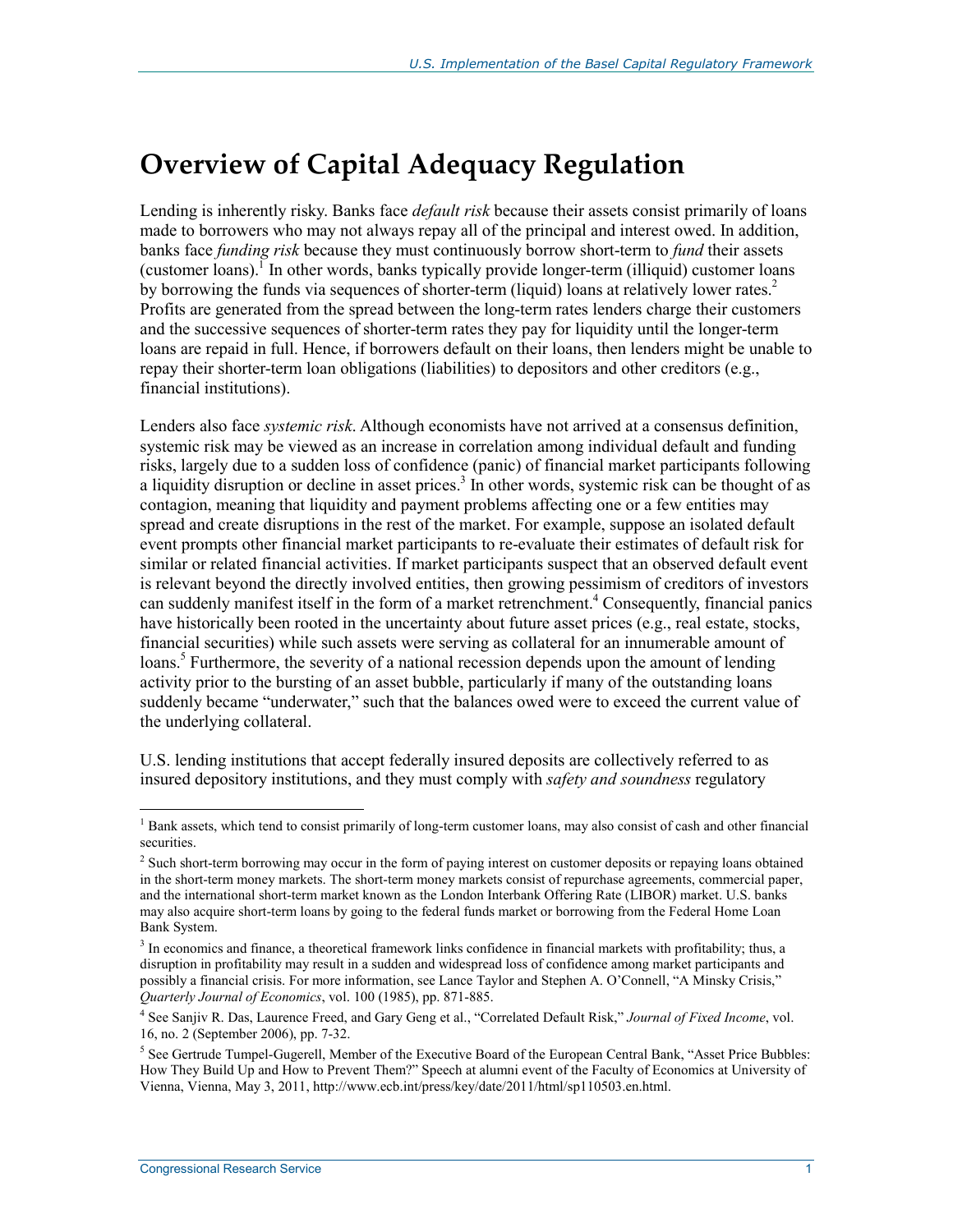requirements.<sup>6</sup> As part of safety and soundness regulation, banks are required to maintain sufficient capital reserves to buffer against losses associated with default (credit), funding (liquidity), and systemic risk events.<sup>7</sup> A bank's capital is defined as the difference between its assets and liabilities. If a bank maintains sufficient capital, then defaults of a few assets (longerterm loans) are less likely to translate into a subsequent failure to repay its shorter-term obligations. A capital buffer, therefore, protects bank creditors from loan defaults by bank customers as well as other sudden unfavorable macroeconomic events. A bank is considered solvent as long as it maintains capital above a minimum threshold level, and it is considered undercapitalized and faces the prospect of being shut down by its regulator should its capitalization fall below the threshold. Hence, a bank's asset or lending portfolio normally grows proportionately with its capital reserves.

### **The Basel Capital Accords**

The work by the Basel Committee on Banking Supervision (BCBS) on the first Basel Capital Accord,<sup>8</sup> Basel I, provided an international consensus framework for bank safety and soundness regulation. The objective of the first Basel Capital Accord was to promote consistent safety and soundness standards while providing an equitable basis of competition for banking institutions in participating countries.<sup>9</sup> In other words, international regulators were concerned that banks might prefer to domicile in countries with the most relaxed safety and soundness requirements. Unless capital reserve requirements are internationally harmonized, variation in standards may also lead to competitive disadvantages for some banks with competitors in other countries. Basel I established the amount of capital (relative to assets) that financial institutions needed to maintain. Although the BCBS has no authority to compel member governments to adopt any specific standards, the U.S. federal banking regulators generally adopt rules consistent with the Basel Accords. The first Basel Capital Accord was published in July 1988 and fully implemented in the United States by the end of 1992.

The safety and soundness regulatory framework for banking institutions that stems from the Basel Capital Accords includes

• a *Tier 1* capital component made up of mainly common shareholders' equity (issued and fully paid), disclosed reserves, most retained earnings, and perpetual non-cumulative preferred stock. *Tier 1 capital risk-weighted asset ratios* are generally defined as Tier 1 capital (e.g., common shareholder equity) in the numerator and bank assets (typically weighted according to their likelihood of default) in the denominator. Banks must hold enough capital reserves to maintain

<sup>&</sup>lt;u>.</u> 6 See CRS Report R41718, *Federal Deposit Insurance for Banks and Credit Unions*, by Darryl E. Getter.

<sup>&</sup>lt;sup>7</sup> See Douglas J. Elliot, "A Primer on Bank Capital," The Brookings Institution, January 28, 2010, http://www.brookings.edu/~/media/research/files/papers/2010/1/29%20capital%20elliott/ 0129 capital primer elliott.pdf.

<sup>&</sup>lt;sup>8</sup> The name, Basel Accord, comes from Basel, Switzerland, the home of the Bank for International Settlements (BIS). In 1974, the BIS established the Basel Committee on Banking Supervision (BCBS), made up of representatives from the monetary authorities of 13 countries—Belgium, Canada, France, Germany, Italy, Japan, Luxembourg, the Netherlands, Spain, Sweden, Switzerland, the United Kingdom, and the United States—to determine and mitigate bank risk in light of different national systems of supervision and deposit insurance.

<sup>9</sup> See Roger W. Ferguson, Jr., "Capital Standards for Banks: The Evolving Basel Accord," *Federal Reserve Bulletin*, September 2003, pp. 395-405.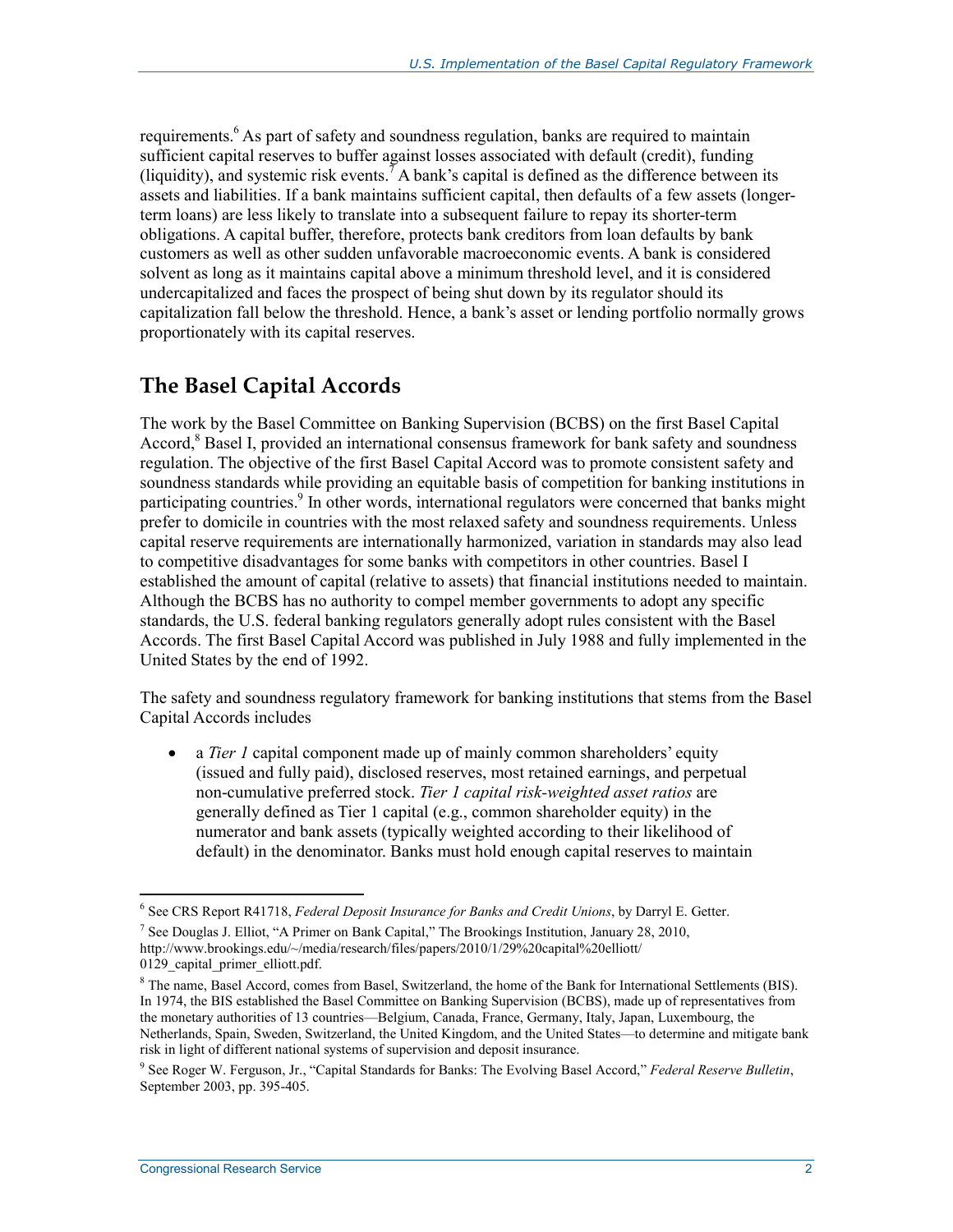the minimum required capital-asset ratios, which would reduce banks' vulnerability to *unanticipated* loan defaults.

- a *Tier 2* capital component, which includes allowances for loan and lease losses (ALLL), set aside for *anticipated* (or estimated) loan losses. Loan loss provisioning refers to increasing the amount of ALLL when loan default risks increase; decreases are referred to as "charge-offs" that occur when it becomes apparent that loan(s) will not be repaid. ALLL is adjusted quarterly, and these loan loss reserve proceeds must come from current income earnings (as opposed to total assets).<sup>10</sup> When the ALLL of a bank exceeds 1.25% of its (risk weighted) assets, the excess is not counted as part of its Tier 2 capital.
- *stress testing*, which is conducted to determine whether a bank can withstand losses arising from a severe recession or systemic risk event and still remain adequately capitalized. Stress testing requirements vary by bank size and type of lending activities, but federal regulators require all U.S. banking institutions to analyze the potential impact of adverse economic conditions on their financial conditions or viability.

The second Basel Accord, Basel II, was developed in response to perceived shortcomings, in particular with the asset risk weighting system, discussed in more detail in **Appendix A.**<sup>11</sup> In the United States, Basel II was initially applied to only the 19 largest banking institutions.<sup>12</sup> On December 7, 2007, the federal banking regulators published the final rule to implement Basel II, which became effective on April 1, 2008.<sup>13</sup> The date of expected compliance with some Basel II rules, however, was delayed or waived after the financial turmoil that began in 2007.<sup>14</sup>

In response to the 2007-2009 global financial crisis, the BCBS issued what is referred to as Basel II.5 as an amendment to Basel II.<sup>15</sup> Basel II.5 is designed to better capture credit risk in the "trading book" of a bank. The trading book refers to securities that a bank would *not* hold to maturity and would also be accounted for at current market value. A security held to maturity is accounted for in the "banking book" at its original book value, unless the bank decides to sell it;

 $10$  Tier 2 capital may also include items such as subordinated debt, limited-life preferred stock, and goodwill.

<sup>11</sup> See Secretariat of the Basel Committee on Banking Supervision, *The New Basel Capital Accord: An Explanatory Note*, Bank for International Settlements, Basel, Switzerland, January 2001, http://www.bis.org/publ/bcbsca01.pdf.

<sup>&</sup>lt;sup>12</sup> The U.S. federal banking regulatory agencies placed banking organizations with at least \$250 billion of consolidated total assets or at least \$10 billion of on-balance-sheet risk associated with foreign asset holdings under Basel II; these institutions were required to use the most advanced approaches of the Basel II framework to determine their credit risks. See U.S. Department of the Treasury, Office of the Comptroller of the Currency; Board of Governors of the Federal Reserve System; Federal Deposit Insurance Corporation; and U.S. Department of the Treasury, Office of Thrift Supervision, "Risk-Based Capital Standard: Advanced Capital Adequacy Framework—Basel II," 71 *Federal Register* 185, September 26, 2006.

<sup>&</sup>lt;sup>13</sup> U.S. Department of the Treasury, Office of the Comptroller of the Currency; Board of Governors of the Federal Reserve System; Federal Deposit Insurance Corporation; and U.S. Department of the Treasury, Office of Thrift Supervision, "Risk-Based Capital Standard: Advanced Capital Adequacy Framework—Basel II," 72 *Federal Register* 235, December 7, 2007.

<sup>14</sup> See CRS Report R40007, *Financial Market Turmoil and U.S. Macroeconomic Performance*, by Craig K. Elwell. While providing guidance for Basel II adoption, the Federal Regulators explained that banks could request compliance waivers. See the *Interagency Statement—U.S. Implementation of Basel II Advanced Approaches Framework* at http://www.federalreserve.gov/boarddocs/srletters/2008/SR0804a1.pdf.

<sup>15</sup> See *Revisions to the Basel II Market Risk Framework*, March 2009, http://www.bis.org/publ/bcbs148.pdf and Basel Committee on Bank Supervision, *Guidelines for Computing Capital for Incremental Risk in the Trading Book*, http://www.bis.org/publ/bcbs149.pdf.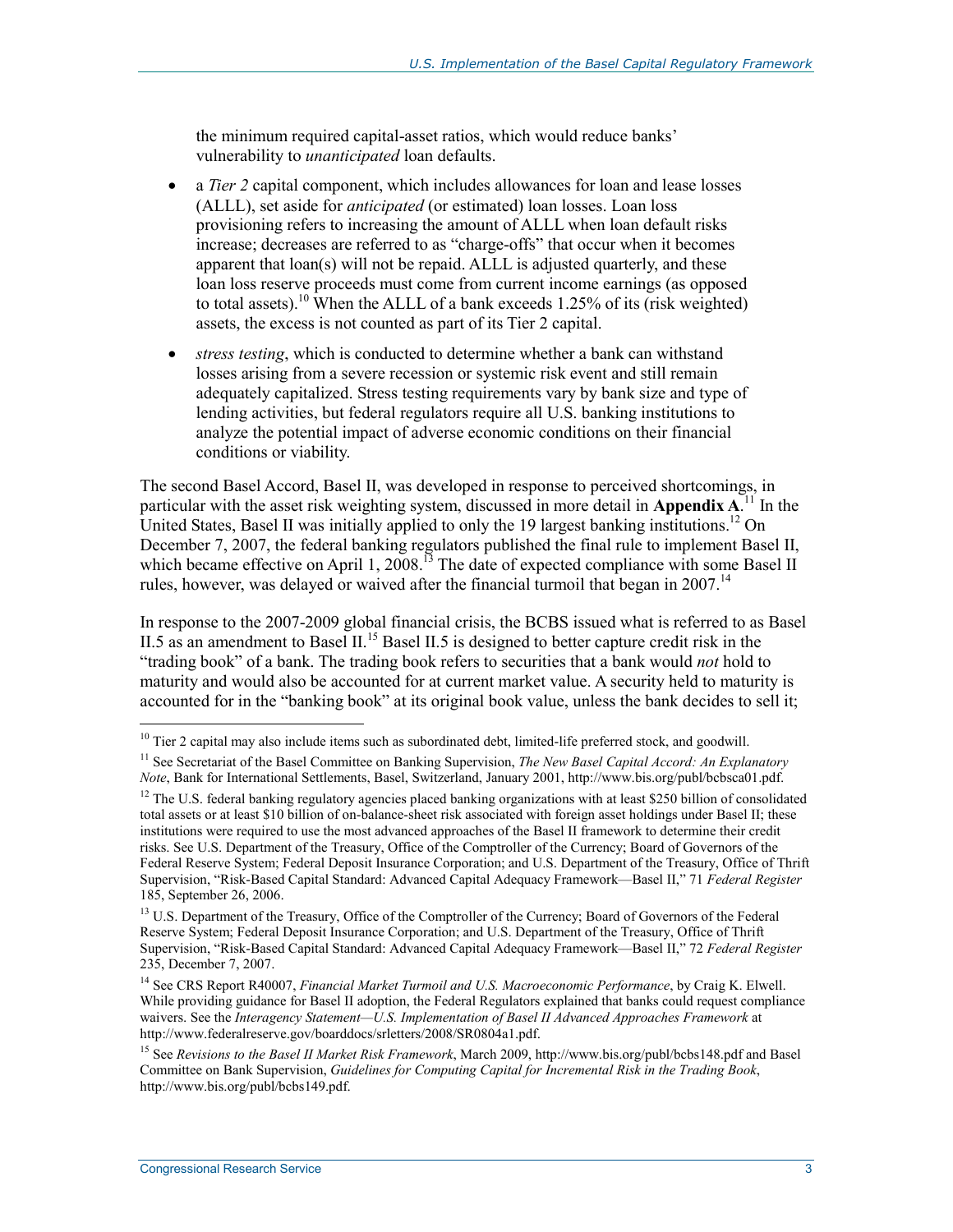if so, it then moves over to the trading book where it is given fair market value accounting treatment. Distinguishing between assets that should be held in the trading and banking books is not always easy, thus making it difficult to determine the proper accounting and risk weighting treatment.<sup>16</sup> Nonetheless, Basel II.5 is intended to prevent strategic but inappropriate placement of securities in the book that would provide the most favorable accounting treatment at a particular point in time, potentially resulting in a bank having an insufficient capital buffer to mitigate lending risks. The U.S. federal banking regulators issued proposed rules on the adoption of Basel II.5 revisions in the United States on January 11,  $2011$ ;<sup>17</sup> these were amended and re-proposed on December 7, 2011.<sup>18</sup> The final rule on the adoption of Basel II.5, also known as the market capital risk rule, was issued by the U.S. federal banking regulators on June 7, 2012.19

In a further response to the financial crisis, the Basel III regulatory framework reforms Basel II by revising the definition of regulatory capital and increasing the amounts banks must hold, among other requirements. The requirements and phase-in schedules for Basel III were approved by the 27 member jurisdictions and 44 central banks and supervisory authorities on September 12, 2010. Basel III compliance requires banks to satisfy the enhanced requirements by 2019. The federal banking regulators issued a proposed rule on June 7,  $2012$ ;<sup>20</sup> the final rule to implement most of the Basel III recommendations in the United States was approved by July 9,  $2013$ <sup>21</sup>

### **Enhanced Safety and Soundness Requirements Under Dodd-Frank**

The Basel III final rule adopted by the U.S. federal banking regulators also implements some provisions from the Dodd-Frank Wall Street Reform and Consumer Protection Act of 2010 (Dodd-Frank Act; P.L. 111-203), which also addressed capital reserve requirements for banks. Some of the key statutory requirements are summarized below.

<sup>16</sup> See Basel Committee on Banking Supervision, *Trading Book Survey: A Summary of Responses*, April 2005, http://www.bis.org/publ/bcbs112.pdf.

<sup>&</sup>lt;sup>17</sup> See Office of the Comptroller of the Currency, Treasury; Board of Governors of the Federal Reserve; and Federal Deposit Insurance Corporation, "Risk-Based Capital Guidelines: Market Risk," 76 *Federal Register*, January 11, 2011 at http://www.gpo.gov/fdsys/pkg/FR-2011-01-11/pdf/2010-32189.pdf.

<sup>&</sup>lt;sup>18</sup> See Office of the Comptroller of the Currency, Treasury; Board of Governors of the Federal Reserve; Federal Deposit Insurance Corporation, "Risk-Based Capital Guidelines: Market Risk; Alternatives to Credit Ratings for Debt and Securitization Positions," December 7, 2011 at http://www.federalreserve.gov/newsevents/press/bcreg/ bcreg20111207a1.pdf.

<sup>19</sup> See announcement at http://www.federalreserve.gov/newsevents/press/bcreg/20120607b.htm. The final market capital rule that implements Basel II.5 applies to the trading books of banks with aggregated trading assets and trading liabilities equal to 10% or more of quarter-end total assets or \$1 billion or more.

<sup>&</sup>lt;sup>20</sup> See announcement at http://www.federalreserve.gov/newsevents/press/bcreg/20120607a.htm. The comment period was extended from September 7, 2012 to October 22, 2012. See http://www.occ.gov/news-issuances/news-releases/ 2012/nr-occ-2012-118.html.

<sup>&</sup>lt;sup>21</sup> The Board of Governors of the Federal Reserve System and the Office of the Comptroller of the Currency adopted the final rule implementing Basel III on July 2, 2013; the Federal Deposit Insurance Company adopted the final rule on July 9, 2013. See "Regulatory Capital Rules: Regulatory Capital, Implementation of Basel III, Capital Adequacy, Transition Provisions, Prompt Corrective Action, Standardized Approach for Risk-weighted Assets, Market Discipline and Disclosure Requirements, Advanced Approaches Risk-Based Capital Rule, and Market Risk Capital Rule," http://www.federalreserve.gov/bcreg20130702a.pdf.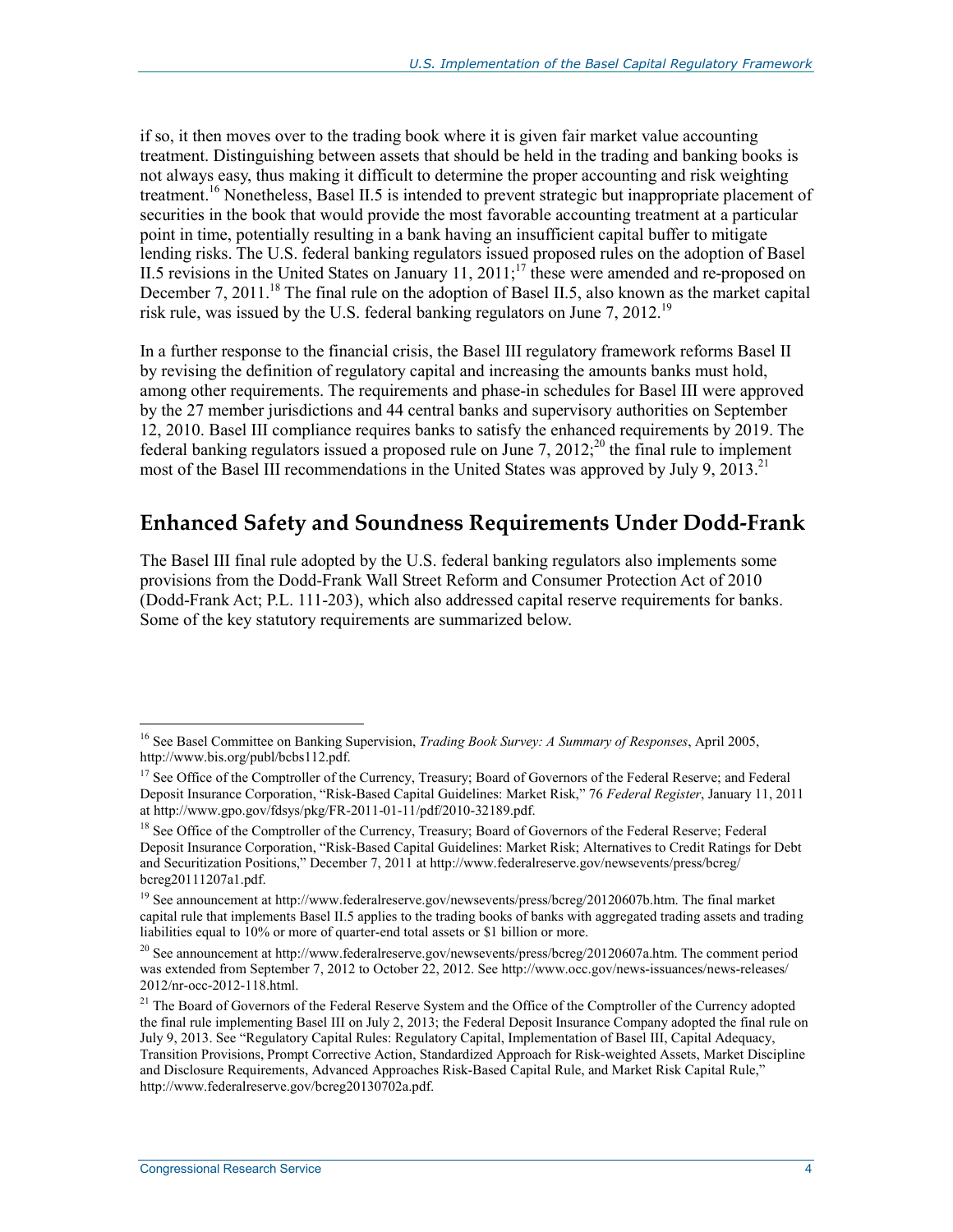#### **Removal of References to Credit Ratings**

Section 939 of Dodd-Frank requires the removal of any regulatory references to credit ratings in light of the viewpoint that flawed credit ratings may have contributed to the housing bubble.<sup>22</sup> Section 939A required each federal agency to review regulations that would require the use of an assessment of the creditworthiness of a security or money market instrument, and any references to, or requirements in, those regulations regarding credit ratings. Afterwards, the agencies had to modify all regulations such that any reference to or requirement for reliance on credit ratings had to be removed. Regulators were required to find other appropriate standards by which to determine the financial risks of bank portfolio holdings while enforcing the mandatory capital requirements, and they must also transmit reports to Congress that contain descriptions of all regulatory modifications made pursuant to the section.<sup>23</sup>

#### **Section 171: The Collins Amendment**

The Collins Amendment of Dodd-Frank provides for the development of consistent capital requirements for all insured depository institutions, depository institution holding companies, and systemically important non-bank financial companies.<sup>24</sup> Small bank holding companies with less that \$500 million in assets are exempt from the Collins Amendment. In addition, the amendment would not apply to foreign parents of bank and thrift holding companies; Federal Home Loan Banks would also be exempt from these requirements.

Section 171(b) of the Collins Amendment requires federal banking regulators to apply to U.S. bank holding companies and other systemically significant nonbank financial companies the same capital requirements that apply to federally insured depository institutions. Specifically, Section 171(b)(2) says,

The appropriate Federal banking agencies shall establish minimum risk-based capital requirements on a consolidated basis for insured depository institutions, depository institution holding companies, and nonbank financial companies supervised by the Board of Governors. The minimum risk-based capital requirements established under this paragraph shall not be less than the generally applicable risk-based capital requirements, which shall serve as a floor for any capital requirements that the agency may require, nor quantitatively lower than the generally applicable risk-based capital requirements that were in effect for insured depository institutions as of the date of enactment of this Act.

In other words, the capital requirements of a bank holding company can be no less stringent than the requirements applied to its depository subsidiary. In addition, the minimum requirements cannot be quantitatively lower than the capital requirements that were in effect when Dodd-Frank

 $^{22}$  A credit rating is a third-party assessment of the future credit risk of a firm that typically has issued financial securities. See U.S. Congress, Senate Committee on Banking, Housing, and Urban Affairs, *Dodd-Frank Wall Street Reform: Conference Report Summary*, 111th Cong., 2nd sess., July 1, 2010, http://banking.senate.gov/public/\_files/ 070110\_Dodd\_Frank\_Wall\_Street\_Reform\_comprehensive\_summary\_Final.pdf and http://www.sec.gov/news/press/  $2011/2011-59$ .htm.

<sup>&</sup>lt;sup>23</sup> For example, the Office of the Comptroller of the Currency (OCC) asked for comments in November 2011 for alternative frameworks that could be applied to the securities purchased by national banks and federal savings associations. See "Alternatives to the Use of External Credit Ratings in the Regulations of the OCC," *Federal Register*, November 29, 2011, p. 73527, available at http://www.gpo.gov/fdsys/pkg/FR-2011-11-29/html/2011-30428.htm.

<sup>24</sup> For more information on the regulation of systemically important firms, see CRS Report R42083, *Financial Stability Oversight Council: A Framework to Mitigate Systemic Risk*, by Edward V. Murphy.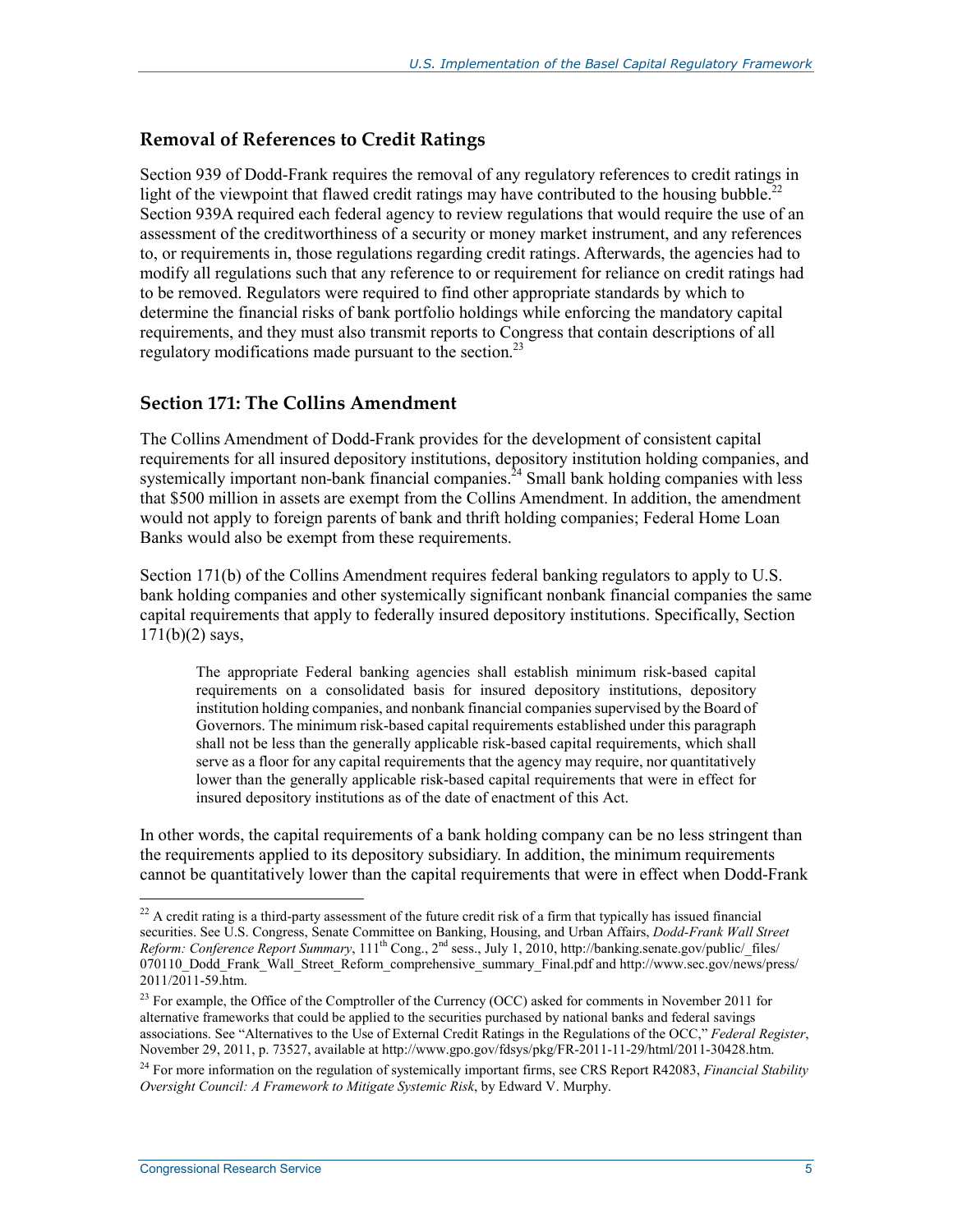was enacted (July 2010). Hence, only the features of Basel I and Basel II that were implemented in the United States at that time, along with other requirements consistent with Section 38 of the Federal Depository Insurance Act, became a floor for future regulatory ratios.<sup>25</sup> Regulators may set higher (but never lower) ratio requirements than those established for insured depositories that were in effect at that time. The U.S. federal banking regulators announced the final rule implementing this requirement on July 28,  $2011^{26}$ 

The Collins Amendment also had the effect of excluding a class of securities from the definition of eligible Tier 1 capital for large bank holding companies and systemically important nonbanks. *Trust preferred securities* are hybrid instruments possessing characteristics typically associated with debt obligations; issuers, however, may have an incentive to redeem at some future date.<sup>27</sup> Given that trust preferred securities were excluded from Tier 1 capital for insured depositories at the time of passage, the Collins Amendment effectively made this a requirement for bank holding companies, specifically those with \$15 billion or more in total consolidated assets as of December 31, 2009.<sup>28</sup> Bank holding companies with \$15 billion or more in consolidated assets have a threeyear phase-out period that began on January 1, 2013; institutions with less than \$15 billion in assets have a 10-year phase-out period that began on January 1, 2013.<sup>29</sup>

## **Highlights of the Final Rule Implementing Basel III and Various Dodd-Frank Requirements**

The capital requirements adopted in the Basel III final rule include most but not all of the BCBS recommendations; they also include many, but not all, of the related safety and soundness provisions required by Dodd-Frank. For example, Title 1 of Dodd-Frank created enhanced safety and soundness requirements for banks with \$50 billion or more in assets as well as systemically important financial institutions (SIFIs) that the Financial Stability Oversight Council (FSOC) determines could pose a threat to financial stability.<sup>30</sup> In addition, additional capital requirements not implemented in the Basel III final rule may still be implemented at some future date.<sup>31</sup>

<sup>&</sup>lt;sup>25</sup> For more information on the Federal Deposit Insurance Act of 1950 (P.L. 81-797, 64 Stat. 873), see

http://www.fdic.gov/regulations/laws/important/. See Julie L. Stackhouse, *Prompt Corrective Action: What Does It Mean for a Bank's Liquidity*, Federal Reserve Bank of St. Louis, Central Banker, fall 2008, http://www.stlouisfed.org/ publications/cb/articles/?id=792.

<sup>26</sup> See http://www.gpo.gov/fdsys/pkg/FR-2011-06-28/pdf/2011-15669.pdf.

<sup>27</sup> See http://www.fdic.gov/news/news/inactivefinancial/2002/fil0229a.html. For a discussion of trust preferred securities, see http://www.philadelphiafed.org/bank-resources/publications/src-insights/2009/first-quarter/q1si4\_09.cfm and http://www.fdic.gov/regulations/examinations/supervisory/insights/siwin10/trust.html. Examples of trust preferred securities may be directly issued preferred stocks with the tax advantages of debt.

 $^{28}$  The original provision was modified in the Conference Committee. The revised provision is now included as Section 171 of Dodd-Frank. This provision exempted organizations that were mutual holding companies on May 19, 2010, and it also adjusted the compliance dates for covered institutions. See H.Rept. 111-517 to accompany H.R. 4137.

<sup>&</sup>lt;sup>29</sup> The U.S. Federal Regulators will allow institutions to temporarily include existing trust preferred securities in Tier 2 capital until such instruments are replaced with new capital instruments that satisfy the eligibility criteria of the Basel III final rule.

 $30$  For more information on the safety and soundness provisions of Dodd-Frank that apply specifically to SIFIs, such as a systemic risk tax, see CRS Report R42150, *Systemically Important or "Too Big to Fail" Financial Institutions*, by Marc Labonte.

<sup>31</sup> See http://www.federalreserve.gov/bcreg20130702a.pdf.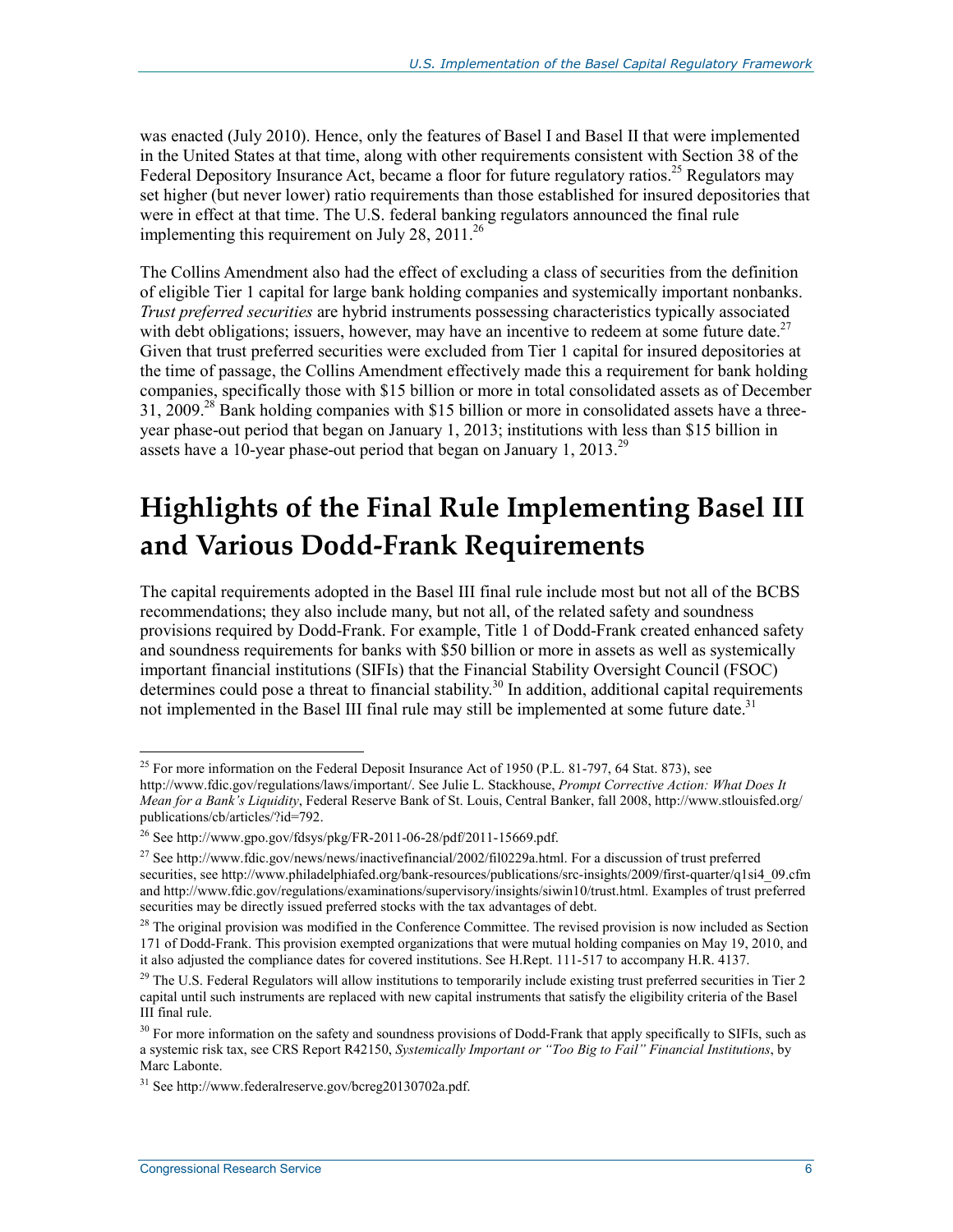The Basel III final rule provides guidance on the required risk-weighting methodology and capital ratio levels, and it also incorporates the enhanced capital and liquidity requirements mandated by Dodd-Frank. The Basel III final rule applies to all banks and bank holding companies domiciled in the United States, with some exceptions.<sup>32</sup> Banking institutions with less than \$500 million in total consolidated assets will not have to comply with the same prompt corrective action ratio requirements (discussed below), but they will have to comply with the revised system of risk weights.<sup>33</sup> The Basel III final rule does not apply to all top-tier sayings and loan holding companies domiciled in the United States, particularly those substantially engaged in insurance underwriting or non-financial activities.<sup>34</sup> Some banking institutions covered by the Basel III final rule will face even more stringent requirements. For example, *advanced approaches* banks, defined as institutions with at least \$250 billion in consolidated assets or on-balance sheet foreign exposures of at least \$10 billion, must comply with additional safety and soundness requirements, particularly in the form of a countercyclical capital buffer and a supplementary leverage ratio discussed below. Furthermore, advanced approaches banks that get designated as SIFIs can expect to see additional requirements in the future.

This section discusses changes to the definition of eligible capital and highlights some of the new risk-weighting and prompt corrective action ratio requirements stemming from the Basel III final rule. **Appendix C** discusses the increase in stress testing requirements for all U.S. banks, which are likely to result in banks holding levels of required capital that exceed the minimum ratio compliance thresholds.

### **Stricter Definition of Capital**

The U.S. federal banking regulators closely followed the definition of Tier 1 capital established by the BCBS, which now will be defined more narrowly. To raise the quality, consistency, and transparency of regulatory capital, the committee determined that Tier 1 capital must consist predominantly of common equity and retained earnings. The financial crisis demonstrated that the resources to cushion against credit losses and write-downs came out of retained earnings, which is a part of a bank's tangible equity base. Hence, the definitions of Tier 1 capital ratio and tangible common equity ratio are now more closely defined.<sup>35</sup> Mortgage servicing rights, deferred tax assets, and holdings in other financial institutions may also be included in Tier 1 because they are considered very liquid and can be sold to offset unexpected losses; but these assets may not collectively exceed more than 15% of a bank's Tier 1 capital. This requirement limits dilution of the amount of common tangible equity in Tier 1 capital.

The final rule requires most elements of accumulated other comprehensive income (AOCI) to be included in Tier 1 regulatory capital. AOCI refers to gains or losses not yet realized (on assets available for sale), but the rationale to include these elements in Tier 1 capital is to capture a more

 $32$  Subsidiaries of foreign banking firms operating in the United States must comply by July 15, 2015.

<sup>&</sup>lt;sup>33</sup> These banks are subject to the Federal Reserve's Small Bank Holding Company Policy Statement, which may be found at http://www.federalreserve.gov/newsevents/press/bcreg/20060227a.htm.

<sup>&</sup>lt;sup>34</sup> A multi-tiered Savings & Loan Holding Company is composed of multiple companies or affiliates, and the top-tier refers to the parent or holding company that owns a savings bank or association. Savings and Loan Holding Companies that have more than 25% of consolidated assets derived from insurance underwriting activities, are subject to state insurance regulation, or have 50% or more of their revenues derived from non-financial activities are temporarily exempted while the Fed further evaluates the appropriateness of this regulatory capital framework for these institutions.

 $35$  The tangible common equity ratio is defined as the ratio of a bank's common equity divided by its tangible assets.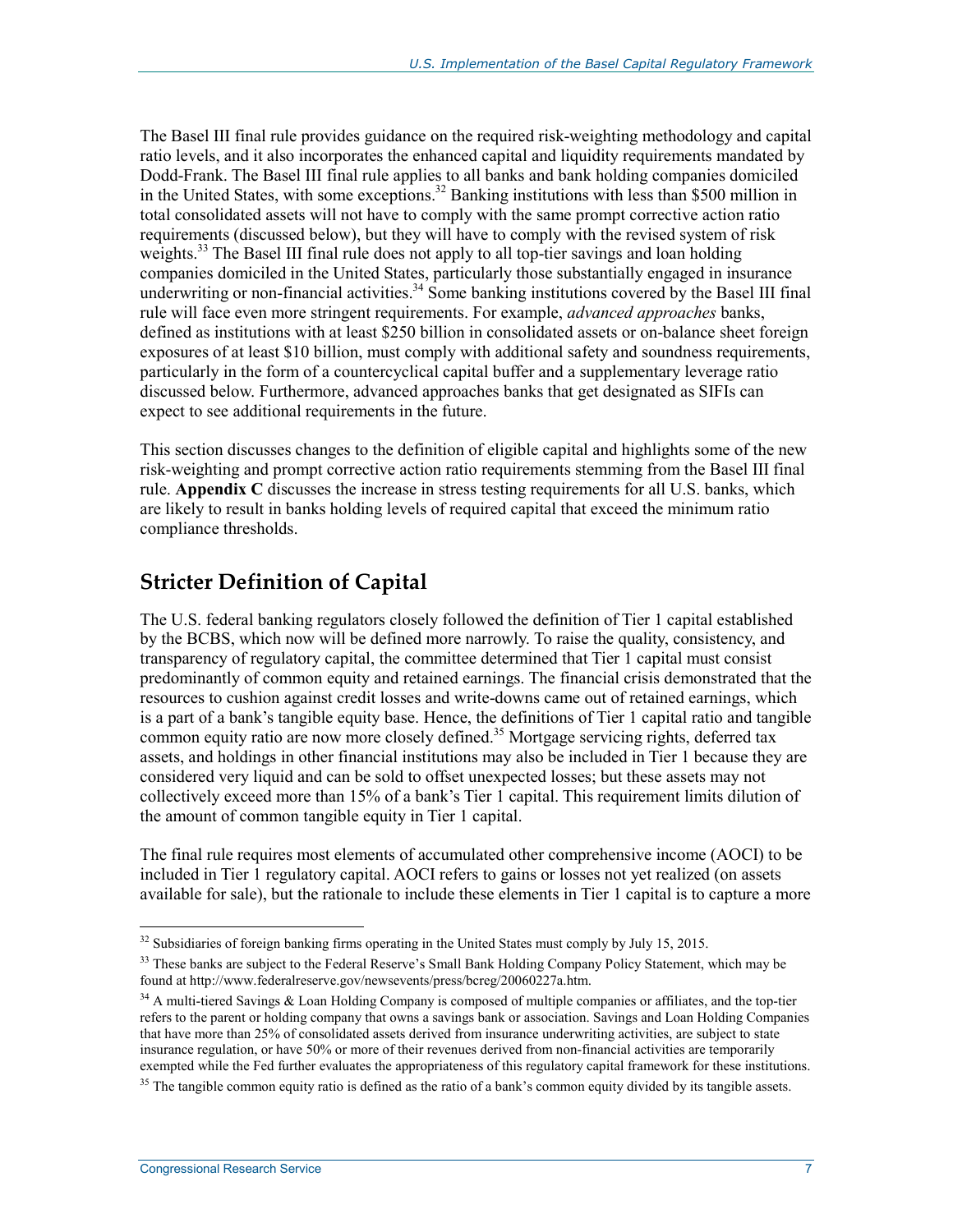accurate assessment of a bank's loss absorption capacity if its assets had to be sold.<sup>36</sup> For example, temporary movements in interest rates may cause the market value of securities to fluctuate. When interest rates fall, loans become more valuable especially if borrowers choose not to refinance into ones with lower interest rates; conversely, the market values of existing loans fall when interest rates increase. Given that interest rate fluctuations translate into fluctuations of bank assets (securities) values, inclusion of unrealized gains and losses in Tier 1 capital would likely add volatility to bank capital ratios, arguably reflecting more frequent movements in market interest rates rather than changes in borrowers' default risks. Such volatility could increase the difficulty to gauge how much to lend and remain in compliance during periods of interest rate uncertainty, which may be particularly problematic for small banks with limited ability to use derivative instruments to hedge interest rate risks. Consequently, the U.S. federal banking regulators will allow banks that are *not* subject to the advanced approaches rules a one-time opportunity to opt out of the AOCI requirement. Banks may opt out of this requirement by the first quarterly financial report filed and submitted after January 1,  $2015$ <sup>37</sup>

### **Default (Credit) Risk Ratio Requirements**

Before discussing some of the ratio requirements, it may be useful to review the two-step process for determining the proper capitalization levels. First, the asset (loan) is multiplied by a *risk weight* that is designed to capture the riskiness of the borrower. Next, the risk-weighted asset (or the product of the original asset multiplied by the risk weight) is multiplied by the *prompt corrective action ratio* or required capital ratio charge, which is designed to ensure that lending institutions have a capital reserve to buffer against the credit risk of the borrower.<sup>38</sup> For example, suppose a borrower receives a \$100,000 mortgage loan. According to the Basel III final rule, if the mortgage meets certain requirements, then it would be assigned a 50% risk weight, and the value of the risk-weighted asset would be \$50,000. For the bank to be *adequately capitalized*, it would need to hold total risk-based capital in the amount of \$4,000 (8% prompt corrective action capital charge \*\$50,000) on this loan; to be *well-capitalized*, it would need to hold total riskbased capital in the amount of \$5,000 (10% prompt corrective action capital charge \*\$50,000). This example has only one loan, but the entire asset side of a bank's balance sheet is typically risk weighted and then summed prior to applying the prompt corrective capital charges.

#### **Revised Risk-Weighting Requirements**

All banks regardless of size are required to follow the same risk-weighting guidelines. Federal regulators have implemented a system that assigns risk weights, some that appear below, to all types of asset holdings (or exposures) based upon various categories of loans, issuers (of financial securities), and borrower underwriting requirements. All bank assets (loans) would be multiplied by the assigned risk weight, and the sum of the risk-weighted assets would then be multiplied by a minimum capital percentage to determine how much capital a bank must hold.

<sup>&</sup>lt;sup>36</sup> The Financial Accounting Standard Board (FASB) has also issued new accounting rules on the reporting of AOCI, which includes gains and losses excluded from net income, to increase transparency. See http://www.fasb.org/cs/ ContentServer?pagename=FASB%2FFASBContent\_C%2FNewsPage&cid=1176160678750.

<sup>&</sup>lt;sup>37</sup> See http://www.fdic.gov/regulations/capital/Community\_Bank\_Guide.pdf. For more information about Call Reports and financial reporting requirements of thrifts, see http://www2.fdic.gov/Call\_TFR\_Rpts/index.asp.

<sup>&</sup>lt;sup>38</sup> If a bank fails to maintain capital levels consistent with the required regulatory capital ratios, then its regulator can take prompt corrective action, which may include penalties or additional requirements until its balance sheet is brought back into compliance.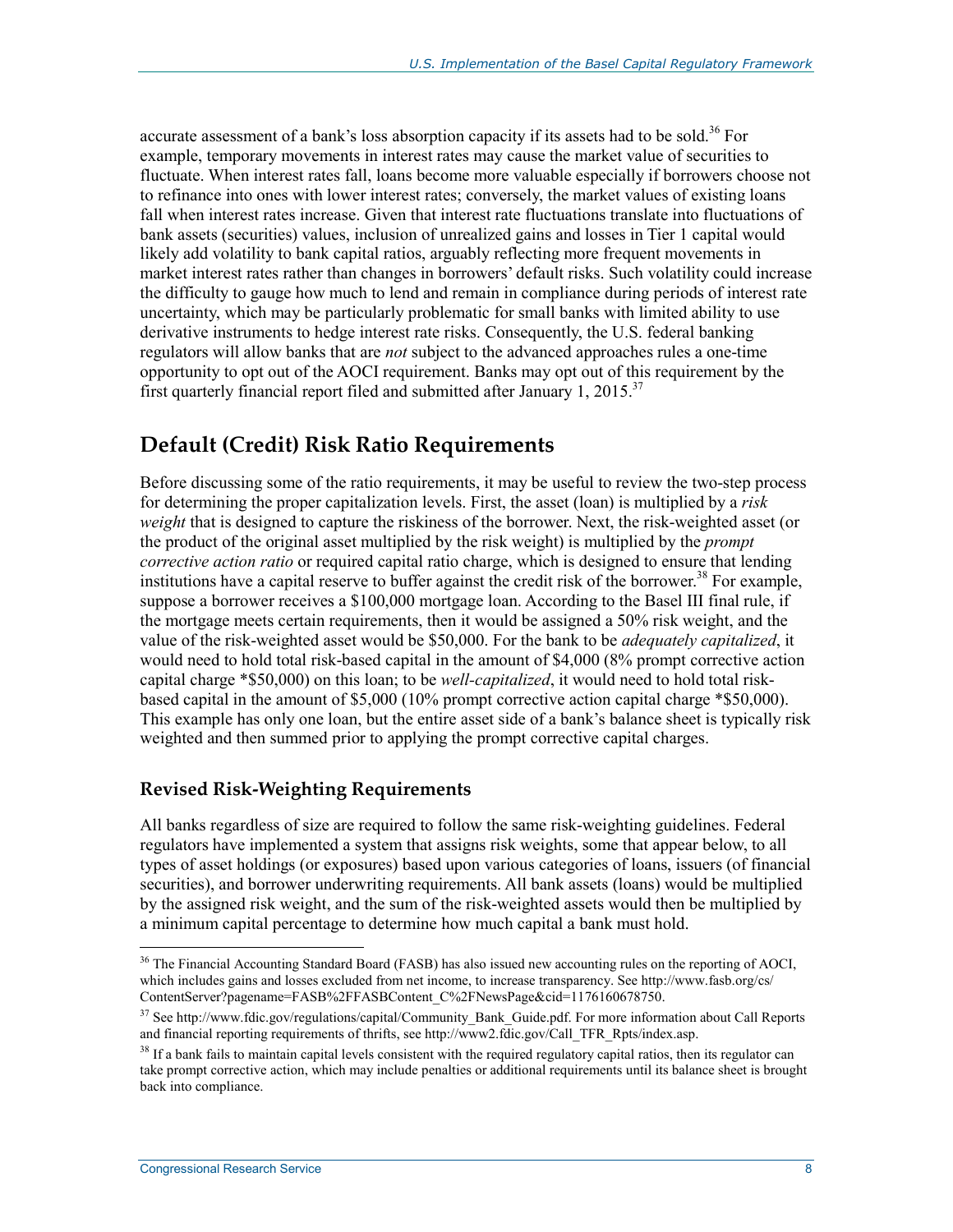#### **Notable Asset Risk Weighting Requirements Under Basel III Final Rule**

- Exposures to the U.S. government, including securities issued by the Federal Reserve and federal government agencies, will continue to be assigned a 0% risk weight.
- In light of the Qualified Mortgage Rule, the treatment of residential mortgage exposures did not change.<sup>39</sup> These exposures will continue to be assigned a 20% risk weight if they are insured by the Federal Housing Administration or the Veterans' Administration; a 50% risk weight for prudently underwritten first-liens; and a 100% risk weight for all other exposures, including when a borrower has both first and second liens.
- Exposures to the direct obligations of the government-sponsored enterprises (e.g., Fannie Mae, Freddie Mac, Federal Home Loan Banks, Farmer Mac) will continue to receive a 20% risk weight; a risk weight of 100% will be assigned to holdings of their preferred stock.
- Consumer loans (e.g., credit cards, automobile loans) continue to receive a risk weight of 100%.
- A Public Sector Entity (PSE) is defined as a state, local authority, or other government subdivision below the level of a sovereign, which would include U.S. states and municipalities. Two risk weights are assigned to the issuances of these PSEs. For a general obligation, which is defined as a bond backed by the full, faith, and credit of a PSE, the assigned risk weight is 20%. For a revenue exposure, which the PSE has committed to repay with revenues from a project rather than general tax funds, the assigned risk weight is 50%.
- Exposures to foreign sovereigns and banks will be assigned risk weights depending upon whether the entity (1) is a member of the Organization for Economic Co-operation and Development (OECD) and (2) has a country risk classification (CRC) assigned by the OECD. The weights range from 0% to 150% for issuances by foreign sovereigns and from 20% to 150% for issuances by foreign banks. (A weight of 150% will immediately be assigned to a foreign exposure upon the occurrence of a sovereign default during the previous 5 years.)
- Exposures to the Bank for International Settlements, the European Central Bank, the European Commission, the International Monetary Fund, and a broad range of multilateral development banks receive a risk weight of 0%.
- Generally speaking, the risk weights for commercial real estate (CRE) exposures remain at 100%. A particular subset of CRE, however, known as high-volatility commercial real estate (HVCRE) will be assigned a risk weight of 150%. HVCRE is defined as the acquisition, development, or construction of real property with the following exemptions: one- to four-family residential properties, certain community development projects, the purchase or development of agricultural land, or CRE projects in which the borrower satisfies additional qualifying requirements.
- A 100% risk weight must be applied to various off-balance sheet exposures that are not securitization exposures (e.g., loan guarantees, repurchase agreements, securities lending and borrowing transactions).
- Banks must apply a 150% risk weight to the outstanding balance of non-performing loans (expect for nonperforming 1-4 family residential mortgage loans).
- In light of Section 939A of Dodd-Frank, U.S. implementation of Basel II.5 and Basel III do not depend on credit ratings. The ratings-based approach to securitization exposures (that was allowed under Basel I) has been replaced with the *simplified supervisory formula approach* (SSFA). Under SSFA, the risk weight is determined by the applicable credit risk as well as the hierarchy position of the securitization exposure in the payment structure.<sup>40</sup>

#### **Revisions to Prompt Corrective Action Ratio Requirements**

After the assets are risk weighted, banks must apply prompt corrective action capital ratio charges to determine how much capital to hold. Generally speaking, a bank in compliance with the capital charges (see **Appendix B**, **Table B-1**) would be considered *adequately capitalized* or has satisfied the minimum levels of capitalization. A bank must exceed those capitalization standards to be

<sup>1</sup> 39 For information on the Qualified Mortgage Rule, see CRS Report R43081, *The Ability-to-Repay Rule: Possible Effects of the Qualified Mortgage Definition on Credit Availability and Other Selected Issues*, by Sean M. Hoskins.

 $40$  For example, some junior securitization risk exposures may be assigned a risk weight of 1,250%.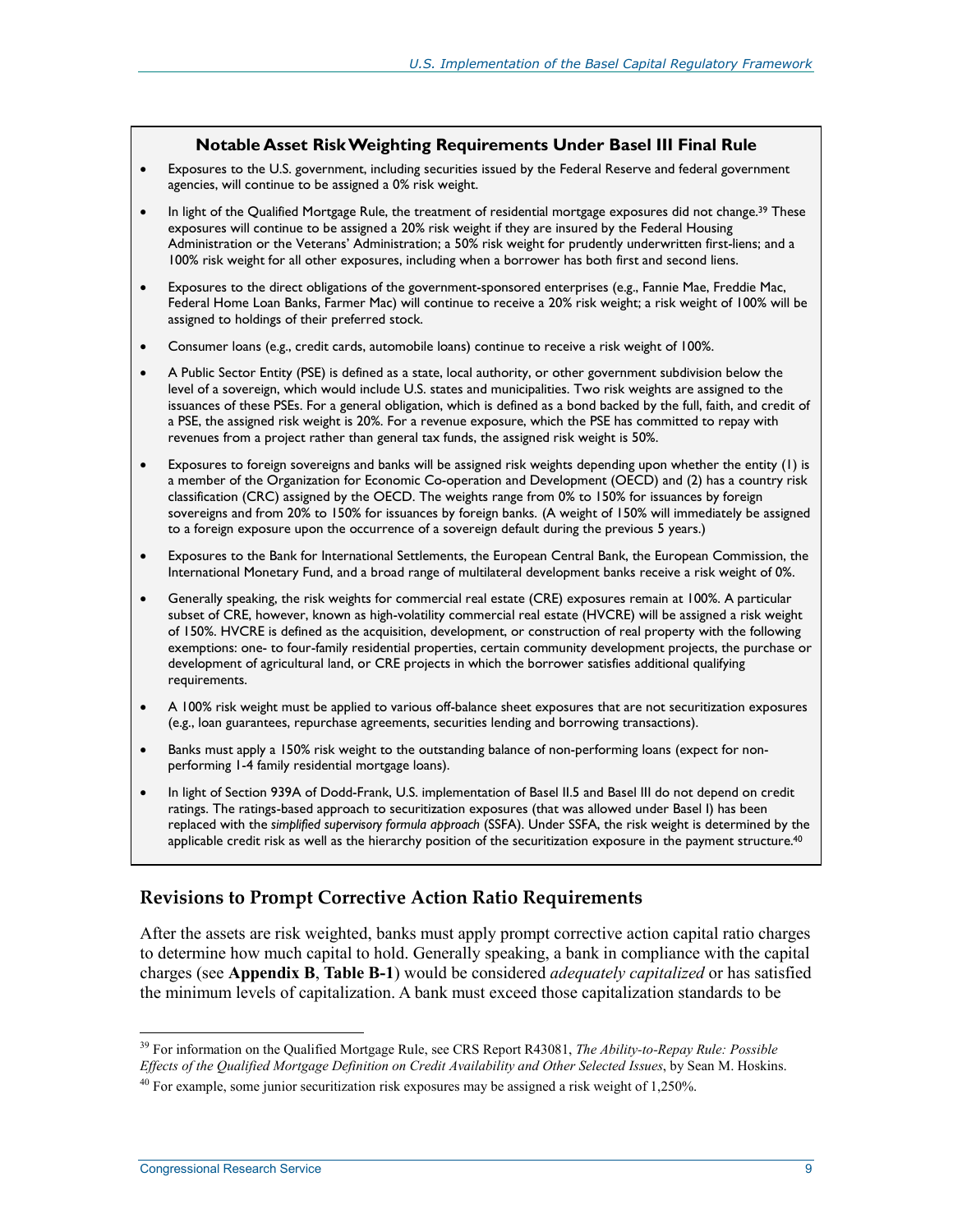considered *well-capitalized*, and the U.S. federal banking regulators have defined the criteria necessary to achieve that designation.<sup>41</sup> A bank failing to satisfy the minimum capitalization requirements would receive a *prompt corrective action* notice from its primary regulator that may include penalties and other restrictions. An overview of the ratios as applied to banks of difference sizes is presented below; a more detailed discussion appears in **Appendix B**.

#### *Risk-Weighted Capital Ratio Requirements*

The total risk-weighted capital requirements, which is defined as total (Tier 1 and Tier 2) capital divided by total risk-weighted assets, must now use the following new risk weights below.

#### **Total Risk-Weighted Capital Ratio Requirements Under Basel III Final Rule**

- 8% minimum total risk-based capital ratio by January 1, 2014.
- 10.5% with inclusion of a *capital conservation buffer* of 2.5% by the end of 2019 for banks. This buffer is designed to build capital outside of financial distress, and banks must maintain a conservation buffer *greater than* 2.5% to avoid restrictions on dividends and discretionary bonus payments.
- Up to 13.0% for the advanced approaches banks with the inclusion of both the capital conservation buffer of 2.5% by the end of 2019 and the *countercyclical buffer*, which has initially been set at 0%, could be set as high as 2.5% by the end of 2019. Section 616(c) of Dodd-Frank requires U.S. banks to maintain a countercyclical buffer (defined and discussed in **Appendix B**). The advanced approaches banks would, therefore, need to maintain a combined (conservation and countercyclical) buffer *greater than* 5% to avoid restrictions on dividends and discretionary bonus payments.<sup>42</sup>

In the earlier risk weighting example, a \$100,000 mortgage loan was assigned a 50% risk weight, and the risk-weighted asset was equal to \$50,000. Thus, the minimum prompt corrective action total risk-weighted capital charges under the final rule are as follows: banks with assets under \$500 million would hold a capital buffer of \$4,000; banks with more than \$500 million in assets would hold \$5,250; and advanced approaches banks would hold \$5,250 if the countercyclical buffer is set at 0% or \$6,500 if the countercyclical buffer is set at 2.5% during times of rapid credit growth.

#### *Unweighted Leverage Ratio Requirements*

In contrast to the risk-weighted capital ratio requirements, the leverage ratio is defined as Tier 1 capital divided by the average total on-balance sheet assets. An unweighted ratio requirement may be important at times when financial risks suddenly rise above what the assigned risk weight can feasibly capture. The leverage ratio requirements for U.S. banks appear below.

#### **Unweighted Leverage Ratio Requirements**

- 4% minimum leverage ratio by January 2014.
- An additional supplementary leverage ratio of 3% for the advanced approaches banks. The supplementary

<sup>1</sup> 41 See http://www.federalreserve.gov/newsevents/press/bcreg/bcreg20120607a1.pdf, Table 6—Proposed PCA (Prompt Corrective Action) Levels for Insured Depository Institutions not Subject to the Advanced Approaches Rule for determining whether a bank is adequately capitalized or undercapitalized.

<sup>&</sup>lt;sup>42</sup> Under separate rulemaking, an additional 0-2.5% could be required for Global Systemically Important Banks (G-SIBs), which are financial institutions whose distress or disorderly failure would cause significant disruption to global financial markets. See http://www.bis.org/publ/bcbs201.pdf.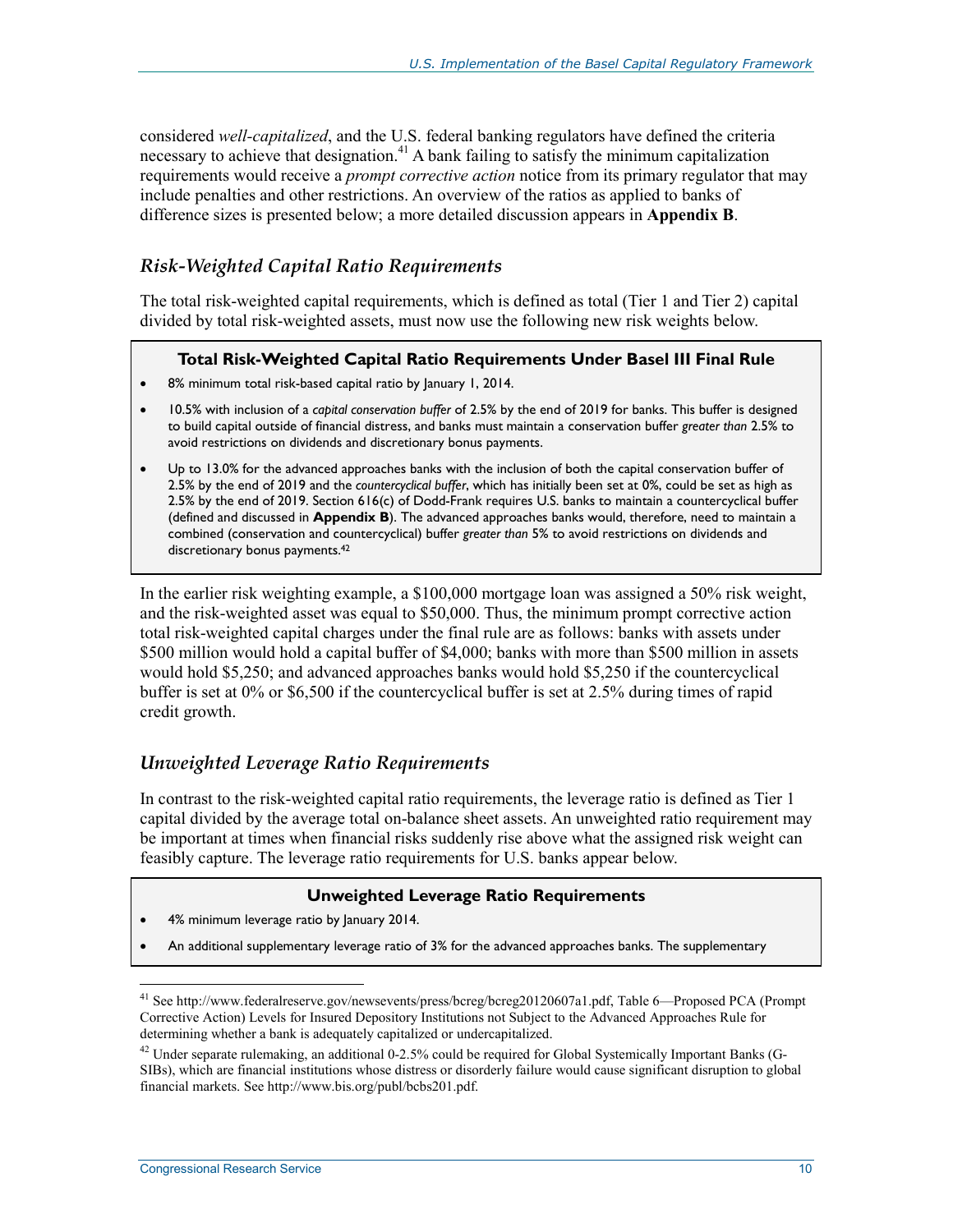leverage ratio incorporates leverage exposures that are both on and off the bank's balance sheet.

• An additional 2% added to the supplementary leverage ratio of 3%, for a supplementary leverage ratio of 5%, for banks with more than \$700 billion in total consolidated assets or more than \$10 trillion in assets as a bank holding company.

On April 8, 2014, the U.S. federal banking regulators issued a final rule that would add an additional capital buffer of at least 2% to the current supplementary leverage ratio of 3% for banks with more than \$700 billion in total consolidated assets or \$10 trillion in total assets, thus raising the total supplementary leverage ratio requirement to a 5% minimum.<sup>43</sup> The enhanced supplementary leverage ratio would function similar to the capital conservation buffer such that the eight largest SIFIs must maintain a 6% ratio (which would exceed the 5% minimum) to avoid restrictions on bonuses. The proposal would take effect on January 1, 2018.<sup>44</sup>

### **Liquidity Risk Ratio Requirements (Proposed)**

One definition of liquidity is the ability to sell an asset immediately for its original face or book value without incurring losses or significant transaction fees.<sup>45</sup> Bank portfolios generally consist of illiquid assets (longer-term loans) that are funded by liabilities (shorter-term borrowings) that must be renewed continuously until the longer-term customer loans are fully repaid. Episodes of uncertainty, however, can cause increases in short-term rates relative to long-term rates, which can translate into distress for financial institutions. For example, institutions holding large amounts of illiquid assets may suddenly find themselves competing with other financial institutions to borrow shorter-term liquid assets, which drives up short-term rates and increases funding risks. During a period of uncertainty, another option for a bank might be to liquidate some of its asset security holdings; but if other banks simultaneously make similar financial decisions, the market for such securities may consist of many sellers and few willing buyers. In both cases, even if banks have sufficient capital reserves to still be considered solvent, the scarcity of liquid funds would result in problems repaying short-term funding obligations. Hence, in addition to having sufficient capital to absorb some loan defaults (credit risk), banks need sufficient amounts of liquidity to buffer against unanticipated reversals in cash flow that could result in asset "fire sales," a phenomenon that occurred in 2007 and into 2008.<sup>46</sup> The BCBS, therefore, introduced two new liquidity risk ratio requirements (discussed in **Appendix B**) to improve resilience to liquidity stress. $47$ 

<sup>&</sup>lt;sup>43</sup> See http://www.federalreserve.gov/newsevents/press/bcreg/20140408a.htm.

<sup>&</sup>lt;sup>44</sup> Section 165 of Dodd-Frank has a leverage buffer requirement, but this requirement differs from the leverage ratio requirement discussed in this section. Dodd-Frank requires bank holding companies with \$50 billion or more in assets and nonbank financial companies supervised by the Federal Reserve designated as SIFIs to maintain a debt-to-equity ratio of no more than 15-to-1.

 $45$  Economists have various definitions of liquidity rather than a single consensus definition.

<sup>46</sup> See Greenlaw, Hatzius, and Kashyap et al., "Leveraged Losses: Lessons from the Mortgage Market Meltdown," Proceedings of the U.S. Monetary Policy Forum, 2008, http://research.chicagobooth.edu/igm/docs/ USMPF\_FINAL\_Print.pdf.

<sup>47</sup> This regulatory action may also be considered *macroprudential* in nature given that it would act to alleviate funding pressures that could affect the entire financial system and result in a systemic risk event. See CRS Report R40417, *Macroprudential Oversight: Monitoring Systemic Risk in the Financial System*, by Darryl E. Getter.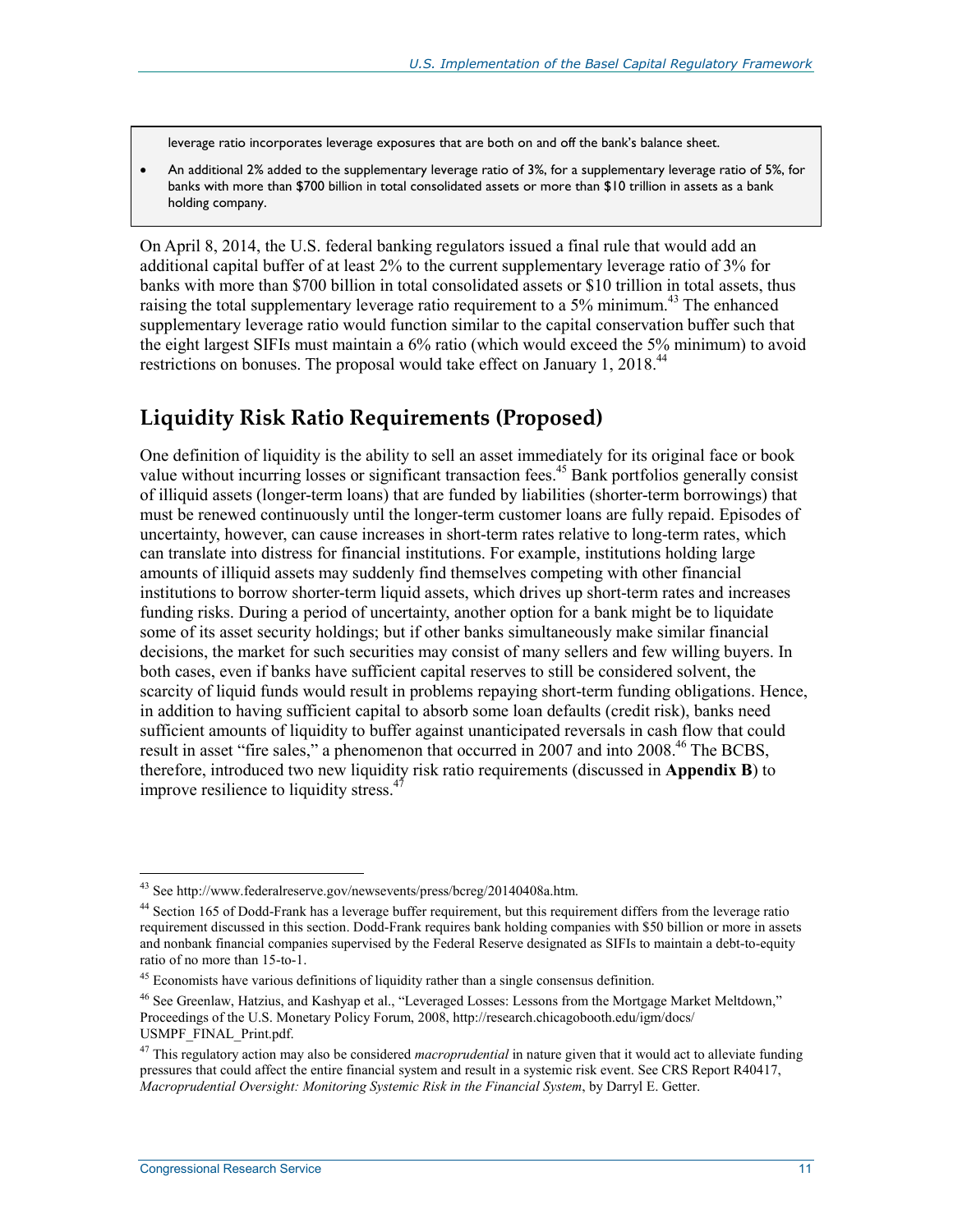The liquidity risk ratio requirements proposed by the BCBS were not implemented in the Basel III final rule.48 On October 24, 2013, however, the federal banking agencies announced a proposed rule to strengthen liquidity requirements (or implement the BCBS's *liquidity coverage ratio*), which would be applied to depository institutions with \$10 billion or more in total consolidated assets.<sup>49</sup> The liquidity risk ratio requirements have come under scrutiny, particularly because banks would have to substitute away from higher-yielding, illiquid loans and hold more lower-yielding, liquid assets.<sup>50</sup> If banks are required to hold more liquid assets, then they may not be taking on a sufficient amount of risk (i.e., providing credit in the form of illiquid loans) necessary to spur economic growth. In addition, the banking system may not need to hold large amounts of liquid assets given that the Federal Reserve was established to function as the lender of last resort when liquidity shortages arise.<sup>51</sup> Furthermore, if the banking system held enough highly liquid U.S. Treasury securities to satisfy the liquidity risk ratio requirements, other financial and non-financial entities may experience a shortage of liquid securities. Consequently, the entire banking system could become *more* susceptible to a systemic risk crisis should its large concentration of liquid (U.S. Treasury) securities suddenly experience an increase in credit risk. Hence, while the U.S. federal banking regulators recognize that liquidity risk management is a practical tool for banking system stability, a substantial increase in risk-free asset holdings by the banking system could introduce new challenges to financial stability.<sup>52</sup>

## **Do Higher Capital Requirements Curb Lending, (Systemic) Risks, or Both?**

In theory, increasing safety and soundness requirements in the form of holding more capital should increase the capacity of the banking system to absorb losses associated with its various financial risks. Higher capital requirements can reduce vulnerability of banking institutions to insolvency (failure). Furthermore, under circumstances when a bank failure is unavoidable, higher capital may reduce the size of claims or perhaps the need to draw from the deposit insurance fund that is maintained by the Federal Deposit Insurance Corporation, thus avoiding possible taxpayer losses.<sup>53</sup>

Banks, however, are reluctant to hold larger amounts of capital than necessary given that funding loans via the short-term interbank loan markets is typically cheaper than funding them with shareholder equity. A bank typically must pay its shareholders a greater return than it would to

<sup>&</sup>lt;sup>48</sup> On November 4, 2011, Federal Reserve Governor Daniel K. Tarullo indicated that the banking regulatory agencies were making recommendations for changes to the liquidity coverage ratio initially proposed by the BSBC and mentioned other liquidity alternatives. See Governor Daniel K. Tarullo, *The International Agenda for Financial Regulation*, Board of Governors of the Federal Reserve System, Speech Delivered at the American Bar Association Banking Law Committee Fall Meeting, Washington, DC, November 4, 2011, http://www.federalreserve.gov/ newsevents/speech/tarullo20111104a.htm.

<sup>49</sup> See http://www.federalreserve.gov/newsevents/press/bcreg/20131024a.htm.

<sup>50</sup> See http://www.bis.org/publ/bcbs188.pdf.

<sup>&</sup>lt;sup>51</sup> See Governor Jeremy C. Stein, "Liquidity Regulation and Central Banking," At the "Finding the Right Balance" 2013 Credit Markets Symposium sponsored by the Federal Reserve Bank of Richmond, Charlotte, NC, April 19, 2013, http://www.federalreserve.gov/newsevents/speech/stein20130419a.htm.

<sup>52</sup> See http://www.americanbanker.com/issues/178\_153/wave-of-new-regulations-stokes-fears-of-treasuries-shortage-1061210-1.html.

<sup>53</sup> See CRS Report R41718, *Federal Deposit Insurance for Banks and Credit Unions*, by Darryl E. Getter.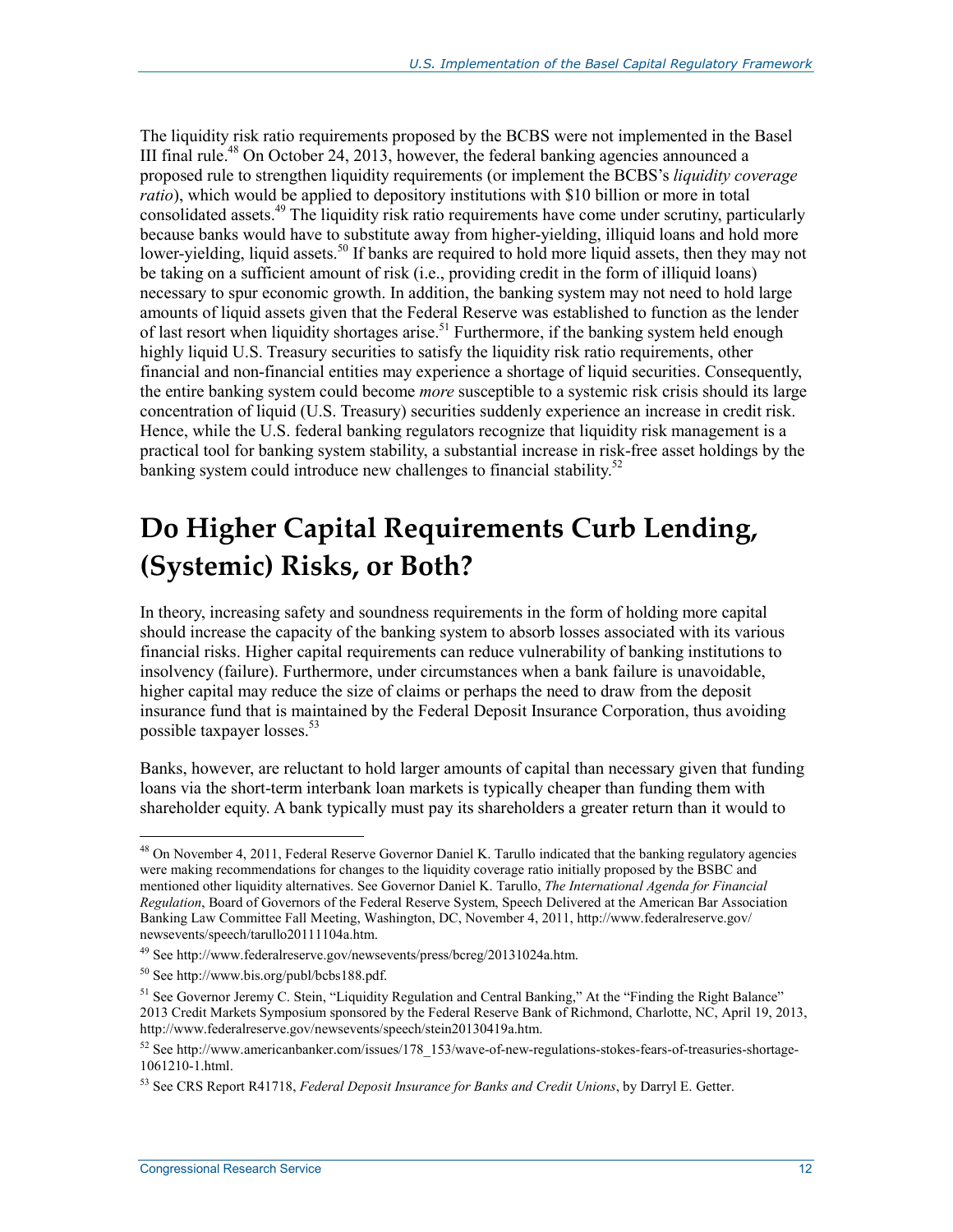short-term creditors because (1) its return on equity must be competitive with that of other publicly-traded firms; and (2) shareholders require greater compensation for their willingness to shoulder greater default risk. During periods of economic uncertainty, investors could possibly interpret a bank's decision to raise capital as a sign that its default or funding risks may be increasing.<sup>54</sup> If investors subsequently react negatively to a bank's efforts to raise capital (by seeking higher investment returns elsewhere), then the bank's share price might fall and the risk of bank failure, ironically, could increase.

A bank may attempt to meet increased capital requirements by placing the higher cost burdens on its customers (borrowers) rather than on existing shareholders. For example, to avoid raising new capital and diluting shareholder equity by reducing portfolio assets (loans), a bank may decide to sell some existing assets or reduce future lending.<sup>55</sup> A bank could also pass its higher funding costs on to borrowers by increasing lending rates. Hence, a bank must decide how to distribute the costs of higher capital requirements between its shareholders and customers. The distribution of those costs may dampen credit expansion and slow the pace of economic recovery.

Although higher capital and stress testing (discussed in **Appendix C**) requirements may result in a larger cushion to absorb unexpected losses, the extent to which a systemic risk event can be mitigated is unclear. Prior to the recent financial crisis, many banks held more than enough capital to be considered well capitalized by regulatory standards; yet holding precautionary capital did not necessarily restrain lending by the covered institutions.<sup>56</sup> According to the "paradox of financial instability," the financial system appears at its most robust when it is actually most at risk.<sup>57</sup> The evidence for the paradox is linked to the observation that bank capital is *procyclical*, meaning that it rises during healthy economic periods, when there are fewer defaults, and declines during financial downturns when defaults increase.<sup>58</sup> Procyclical implies that bank capital levels may be a lagging indicator of distress rather than a predictor of a systemic event.<sup>59</sup> Ironically, excessive lending activity may arise when banking institutions grow

<sup>&</sup>lt;sup>54</sup> See William C. Dudley, "U.S. Experience with Bank Stress Testing," Speech at the Group of 30 Plenary Meeting, Bern, Switzerland, May 28, 2011, http://www.newyorkfed.org/newsevents/speeches/2011/dud110627.html.

<sup>&</sup>lt;sup>55</sup> If a bank decides to curtail lending to remain in or move toward compliance, it may also discourage (new) depositors to maintain proper balance sheet ratios. See Eric Dash and Nelson D. Schwartz, "In Cautious Times, Banks Flooded With Cash," *New York Times*, October 24, 2011, http://www.nytimes.com/2011/10/25/business/banks-flooded-withcash-they-cant-profitably-use.html?pagewanted=all; Paul Davis, "In Cash Glut, Banks Try to Discourage New Deposits," *American Banker*, July 2010, http://www.americanbanker.com/bulletins/-1023018-1.html.

<sup>56</sup> See http://www.imf.org/external/pubs/ft/wp/2010/wp10286.pdf. Large U.S. banking firms held significantly more equity capital than the minimum required by bank regulators under the Basel I requirements over the 1992 through 2006 period. See Allen N. Berger, Robert DeYoung, and Mark Flannery, *How Do Large Banking Organizations Manage Their Capital Ratio?*, The Federal Reserve Bank of Kansas City Economic Research Department, Research Working Paper 08-01, April 2008, http://www.kc.frb.org/Publicat/RESWKPAP/PDF/RWP08-01.pdf.

 $57$  For a discussion of the paradox of financial stability, see Herve Hannon, "Towards a Global Financial Stability Framework," Speech at the 45<sup>th</sup> SEACEN Governors' Conference, Siem Reap province, Cambodia, February 2010, http://www.bis.org/speeches/sp100303.pdf?noframes=1.

<sup>&</sup>lt;sup>58</sup> Countercyclical capital buffers may increase the capacity of banks to absorb losses associated with an unexpected rise in defaults or encourage them to increase the cost of credit, which may dampen the demand for credit during economic boom periods. In 2008, however, Spain experienced a property bubble and subsequent banking crisis despite the requirement of countercyclical capital buffers for Spanish banks. For more information, see Gabriel Jimenez, Steven Ongena, and Jose-Luis Peydro, et al., *Macroprudential Policy, Countercyclical Bank Capital Buffers and Credit Supply: Evidence from the Spanish Dynamic Provisioning Experiments*, Barcelona Graduate School of Economics, Working Paper 628, Barcelona, Spain, April 2012, http://research.barcelonagse.eu/tmp/working\_papers/628.pdf; and CRS Report R42377, *The Eurozone Crisis: Overview and Issues for Congress*, coordinated by Rebecca M. Nelson.

<sup>&</sup>lt;sup>59</sup> For a discussion of the limitations of stress testing as early warning devices, see Claudio Borio, Mathias Drehmann, (continued...)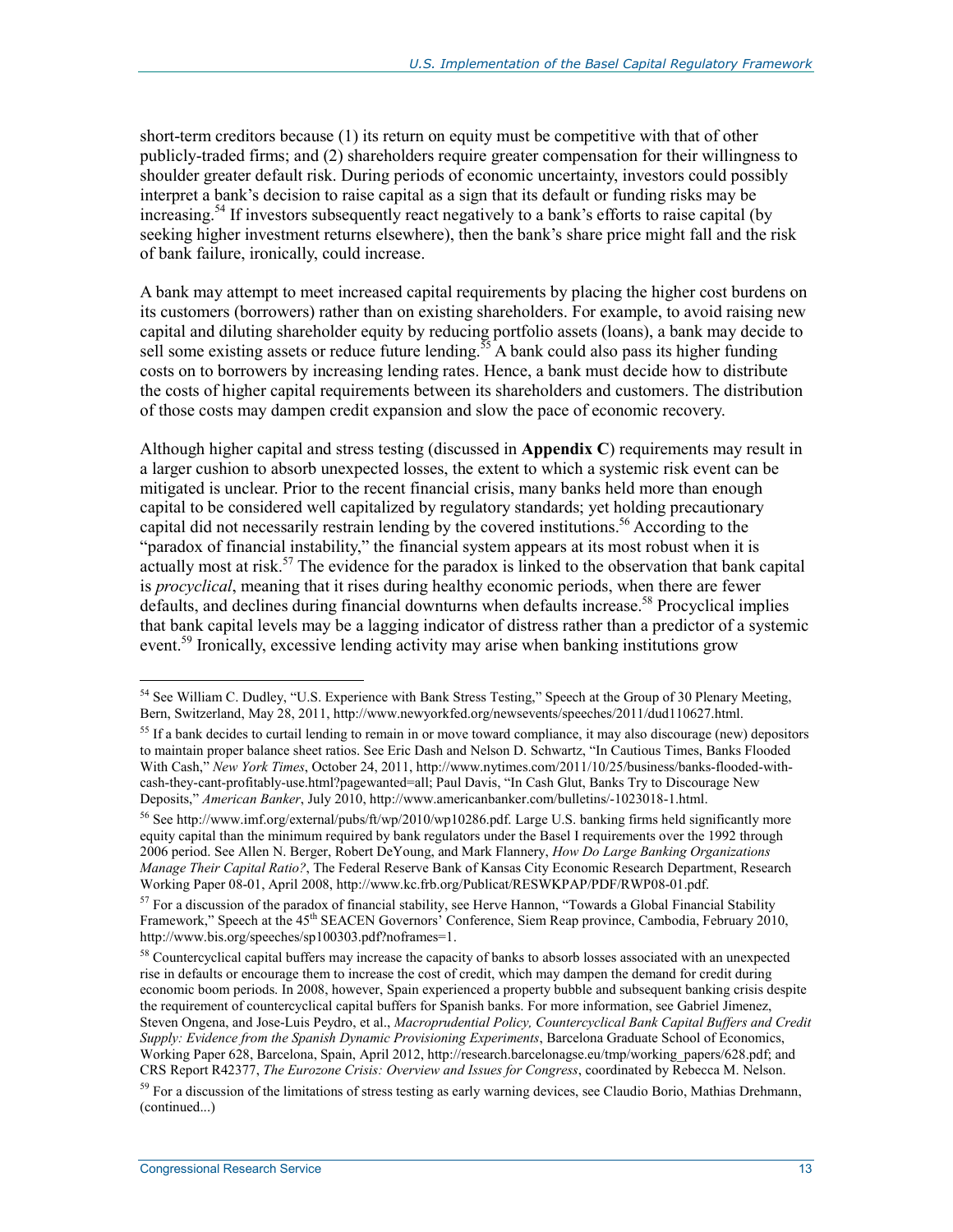overconfident (1) as a result of being well-capitalized and (2) as optimism grows with the exceptional performance of an asset used as collateral for loans.<sup>60</sup> Given that many banking crises arguably may be attributed to the bursting of asset bubbles, which have proven difficult for the Federal Reserve to identify and counteract, a rise in the pace of aggregate lending activity (especially as lenders' credit risk exposures grow more correlated with the performance of a particular financial market) may arguably serve as a better indicator of vulnerability to a systemic risk event than higher capital requirements. $61$ 

Bank capital levels may also become more misleading or less effective at mitigating financial risks when a significant amount of lending occurs outside the regulated banking system. Prior to the recent financial crisis, many loans were originated by nonbank (nondepository) institutions and nonbank subsidiaries of bank holding companies; some nonbanks and securitizers that held mortgage loans were not subject to safety and soundness capital requirements. Furthermore, large complex financial institutions sponsored financial conduits that allowed mortgages to be financed off the balance sheets of supervised banks.<sup>62</sup> When large amounts of lending activity occur in parts of the financial system that are not regulated for safety and soundness, raising capital requirements for depository institutions would not necessarily address the rise in the various types of financial risks in the economy.63 Conversely, if non-bank lending activities substantially decline, then the influence of higher bank capital requirements on overall lending activity may increase, causing credit availability in the economy to become more contingent on (or sensitive to) changes in bank capitalization levels. $64$ 

 $\overline{\phantom{a}}$ 

60 See Franklin Allen and Douglas Gale, "Bubbles, Crisis, and Policy," *Oxford Review of Economic Policy*, vol. 15, no. 3 (1999) at http://finance.wharton.upenn.edu/~allenf/download/Vita/bubbles.pdf. For a discussion about overconfidence in the performance of mortgage assets stemming from overconfidence in rising house values, see Christopher L. Foote and Paul S. Willen, "The Subprime Mortgage Crisis," in *The New Palgrave Dictionary of Economics Online*, eds. Steven N. Durlauf and Lawrence E. Blume, Online Edition ed. (Palgrave Macmillan, 2011). In the recent banking crisis, institutions that experience large losses held high concentrations or were exposure to mortgage securities prior to the downturn in the housing market. See David Greenlaw, Jan Hatzius, and Anil K. Kashyap, et al., "Leveraged Losses: Lessons from the Mortgage Market Meltdown," Proceedings of the U.S. Monetary Policy Forum, 2008, http://research.chicagobooth.edu/igm/docs/USMPF\_FINAL\_Print.pdf.

<sup>(...</sup>continued)

and Kostas Tsatsaronis, *Stress-Testing Macro Stress-Testing: Does It Live Up to Expectations*, Bank for International Settlements, Working Papers 369, Basel, Switzerland, January 2012, http://www.bis.org/publ/work369.htm.

<sup>&</sup>lt;sup>61</sup> See Governor Ben S. Bernanke, "Asset-Price "Bubbles" and Monetary Policy," Remarks before the New York Chapter of the National Association for Business Economics, New York, NY, October 15, 2002, http://www.federalreserve.gov/boarddocs/speeches/2002/20021015/default.htm; and U.S. Department of the Treasury, Office of the Comptroller of the Currency, "Concentrations of Credit, Comptroller's Handbook," December 2011, http://www.occ.gov/publications/publications-by-type/comptrollers-handbook/Concentration-HB-Final.pdf.

<sup>62</sup> See Peter J. Elmer, "Conduits: Their Structure and Risk," *FDIC Banking Review*, vol. 12, no. 3 (December 1999), pp. 27-40. The proliferation of off-balance-sheet activities arguably could have been used as an indicator that credit availability was growing at a rate faster than the capital buffers of the banking firms that sponsored such conduits. See Thomas M. Hoenig and Charles S. Morris, *Restructuring the Banking System to Improve Safety and Soundness*, Federal Reserve Bank of Kansas City, May 2011, http://www.kansascityfed.org/publicat/speeches/Restructuring-the-Banking-System-05-24-11.pdf. For more information on the supervision of Large Complex Banking Organizations, see Lisa M. DeFerrari and David E. Palmer, "Supervision of Large Complex Banking Organizations," *Federal Reserve Bulletin*, February 2001, pp. 47-57, at http://www.federalreserve.gov/pubs/bulletin/2001/0201lead.pdf.

<sup>63</sup> See CRS Report RS22722, *Securitization and Federal Regulation of Mortgages for Safety and Soundness*, by Edward V. Murphy.

<sup>&</sup>lt;sup>64</sup> The Federal Reserve attributes an observed tightening of credit to the disappearance of private-label mortgage securitizations, which may have been able to fund creditworthy borrowers that did not satisfy underwriting criteria set by Fannie Mae, Freddie Mac, or the Federal Housing Administration. See Chairman Ben S. Bernanke, "Housing Markets in Transition," Speech at the 2012 National Association of Homebuilders International Builders' Show, (continued...)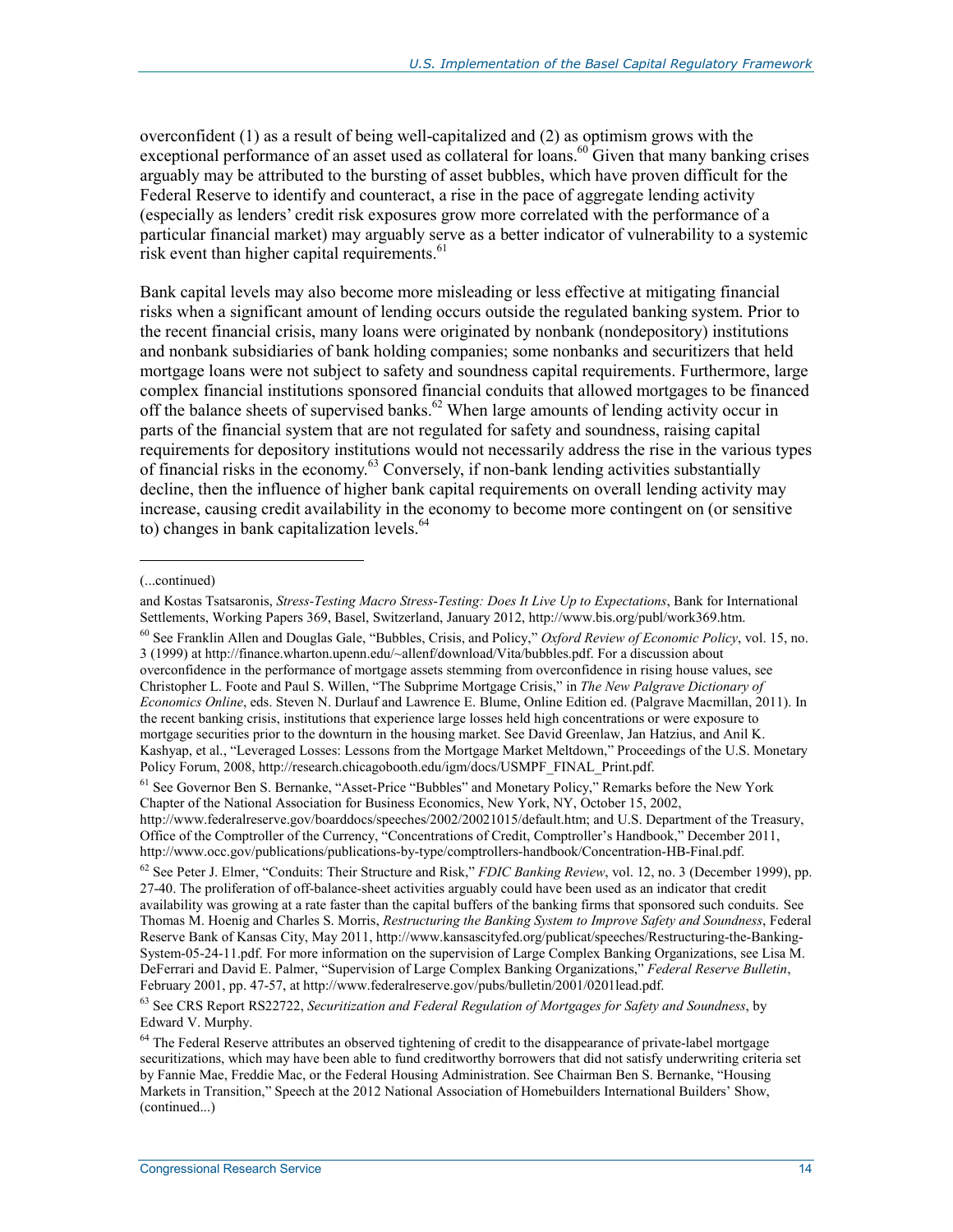## **Appendix A. Asset Risk Weighting**

Capital adequacy regulation requires banks to hold enough reserves to maintain minimum capitalasset ratios, which are generally defined as bank capital (e.g., common shareholder equity) in the numerator and bank assets in the denominator. Basel I introduced a risk weighting system that weights (multiplies) the assets in the denominator of the capital-asset ratio by a factor that attempts to capture the relative credit or default risk of bank assets.<sup>65</sup> The risk weighting system arguably correlates lower credit risk with liquidity, as it typically assigns lower weights to more liquid assets and higher weights to less liquid assets. For example, cash and U.S. Treasury securities, which are liquid and considered to have zero default risk, receive a risk weight of 0%. These asset holdings would have no effect on a bank's portfolio capital-asset ratio. On the other hand, loans with higher risk weights reduce the overall portfolio capital-asset ratio by increasing the size of the denominator. A bank holding a loan that is assigned 100% risk weight would be required to hold 8% of the value of that asset as capital. Should a bank decide to hold less cash and increase its holdings of higher yielding, less liquid loans, then its capital reserves must also increase for its capital-asset ratio to remain intact. Conversely, when capital-asset ratios are low, academic research has found that some banks will substitute toward low risk-weighted asset categories to restore the ratio.<sup>66</sup> The composition of a bank's asset portfolio, therefore, may be influenced by the fixed risk weights assigned to the various assets.

The Basel I weighting system arguably did not sufficiently differentiate among the degrees of risk. To illustrate, Basel I places the same capital charge on all commercial loans regardless of the differences in credit (default) risk. In other words, a bank would be required to hold the same percentage of capital against two commercial loans regardless if one were of relatively higher credit quality. Furthermore, the weighting system is unable to capture offsetting risk exposures. The capital surcharge is the same even though holding the loan with lower default risk may compensate for holding the higher risk loan. Hence, banks arguably have an incentive to make higher risk loans with potentially higher yields as opposed to lower risk loans with lower yields.

Another concern regarding the Basel I weighting system is that banks would be incentivized to hold government securities (e.g., U.S. Treasuries) rather than extend loans where credit shortages may exist, particularly during economic downturns. The government securities of nations that are members of the Organization for Economic Co-operation and Development (OECD) receive a risk weight of 0%. Suppose capital-asset ratios fall below regulatory threshold levels during recessions after an increase in borrower loan defaults. If banks, as discussed earlier, previously had the incentive to hold lower quality loans during an expansionary economic period, they may

<sup>(...</sup>continued)

Orlando, FL, February 10, 2012, http://www.federalreserve.gov/newsevents/speech/bernanke20110210a.htm. Section 171 of Dodd-Frank, which requires the same minimum-leverage and risk-based capital requirements that apply to federally insured depository institutions to apply to bank holding companies and systemically significant nonbank financial companies, may reduce the funding advantages previously enjoyed by some non-banks relative to the banking sector, thus increasing the sensitivity of credit availability to changes in capital requirements.

<sup>65</sup> See "Minimum Capital Requirements" at http://www.bis.org/publ/bcbs128b.pdf; "Risk Weighting Assets" at http://www.fdic.gov/regulations/resources/directors\_college/sfcb/capital.pdf or http://www.ots.treas.gov/\_files/ 422020.pdf.

<sup>66</sup> See Patricia Jackson, coordinator, *Capital Requirements and Bank Behaviour: The Impact of the Basle Accord*, Bank for International Settlements, Basle Committee on Banking Supervision Working Papers, Basle, Switzerland, April 1999, pp. 1-59, http://www.bis.org/publ/bcbs\_wp1.pdf.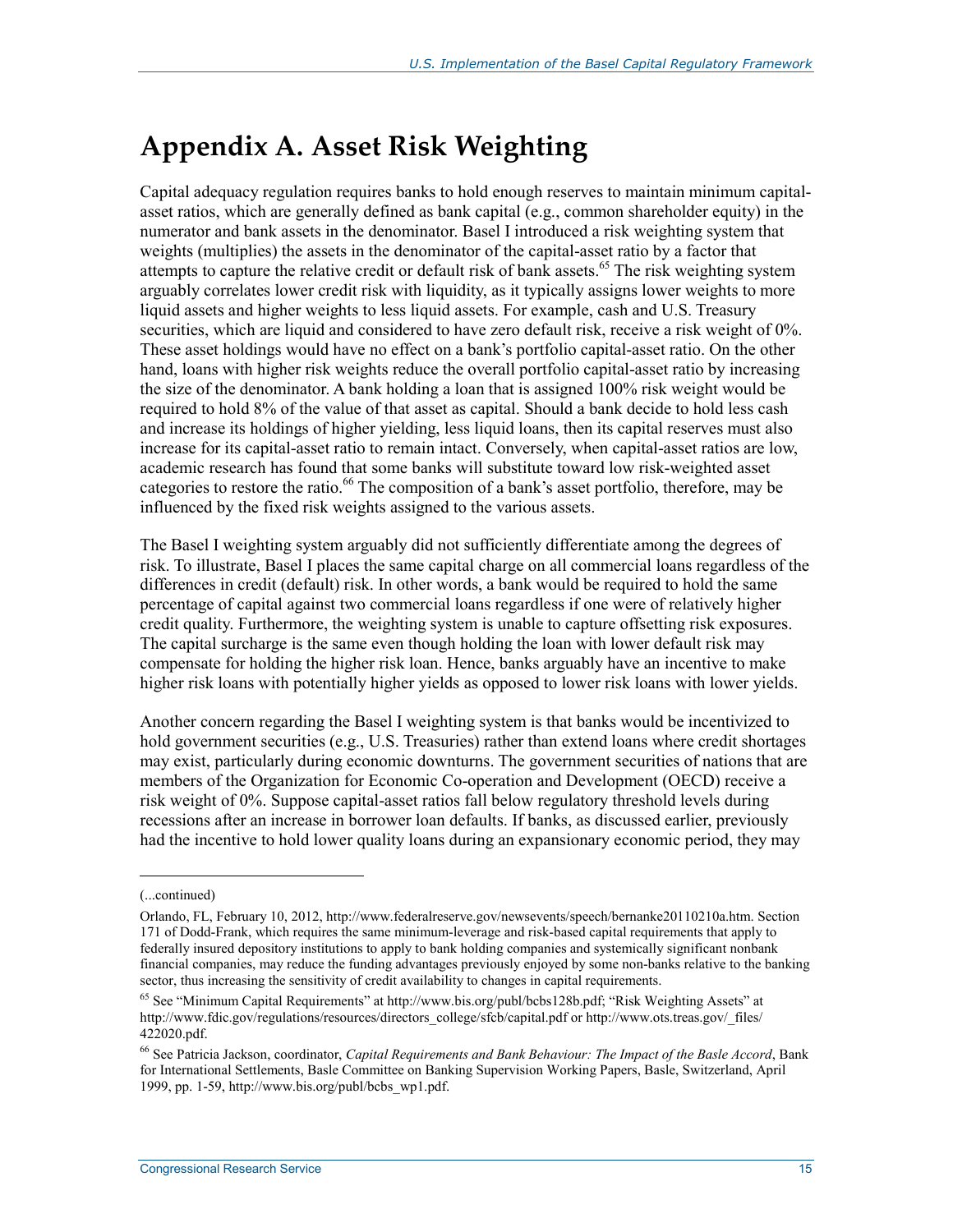decide to hold more OECD country sovereign debt rather than make new loans during recessionary periods to keep capital-asset ratios in compliance. These actions may further curtail lending to segments where more severe credit shortages may exist, such as in non-OECD emerging market economies or in the private sector when entering the recovery phase of a business cycle.<sup>67</sup> Hence, the Basel I weighting system that relies on fixed weights results in "procyclical" capital requirements, which means they may incentivize excessive risk taking during expansions and discourage credit availability during economic downturns.<sup>68</sup> A bank's risk exposure may also be *understated* should the default risk of OECD country sovereign (debt) securities increase.<sup>69</sup>

Basel II revised the weighting system to allow for more risk differentiation, specifically by adding more risk weight categories. Given that fixed weights do not vary when financial risks change, Basel II also proposed the use of external credit assessments or ratings to support the determination of the appropriate risk weight assignment.<sup>70</sup> For example, suppose a Nationally Recognized Statistical Rating Organization (NRSRO) gave its highest investment grade rating to a security that still receives a 100% risk weight under Basel I. The highly rated security could receive a 20% risk weight under Basel II, which arguably better reflects the high credit quality. Given that Dodd-Frank removes the use of NRSRO credit ratings, the Basel III final rule incorporated a more extensive risk weighting system that allows for more risk differentiation than Basel I.<sup>71</sup> Despite the greater array of risk weights to differentiate among the degrees of risk, the risk weighting system would still provide procyclical lending incentives for the banking system (in terms of the types of assets to hold in portfolio during different phases of the business cycle as previously discussed).

<sup>67</sup> See Bryan J. Balin, *Basel I, Basel II, and Emerging Markets: A Nontechnical Analysis*, The Johns Hopkins University School of Advanced International Studies, Washington, DC, May 2008, http://www.policyarchive.org/ handle/10207/bitstreams/11484.pdf. For more information about OECD, see http://www.oecd.org/home/ 0,2987,en\_2649\_201185\_1\_1\_1\_1\_1,00.html.

<sup>68</sup> Jose L. Fillat and Judit Montoriol-Garriga, *Addressing the Pro-cyclicality of Capital Requirements with a Dynamic Loan Loss Provision System*, Federal Reserve Bank of Boston, Working Paper No. QAU10-4, September 15, 2010, http://www.bostonfed.org/bankinfo/qau/wp/2010/qau1004.pdf.

<sup>69</sup> See CRS Report R41167, *Greece's Debt Crisis: Overview, Policy Responses, and Implications*, coordinated by Rebecca M. Nelson.

<sup>70</sup> See *Part 2: The First Pillar—Minimum Capital Requirements*, Bank for International Settlements, http://www.bis.org/publ/bcbs128b.pdf.

 $71$  For an example of Basel I risk weighting and total capital charges of an entire sample bank balance sheet, see Appendix of CRS Report R42574, *Credit Union Commercial Business Lending: Key Issues for Legislation in the 112th Congress*, by Darryl E. Getter.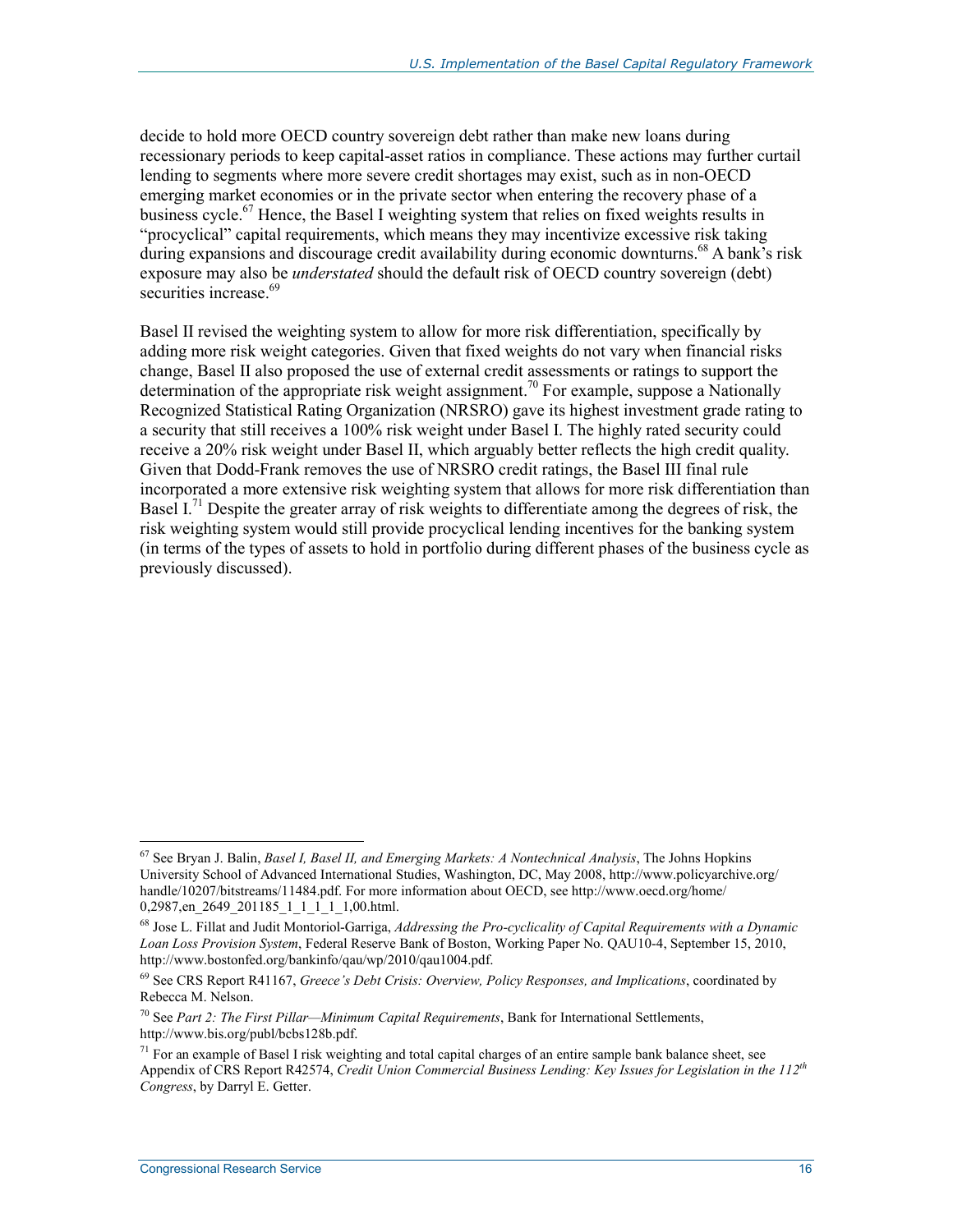## **Appendix B. Capital Charges and Regulatory Ratios**

The purpose of this appendix is to show the capital requirements arising from the Basel III Capital Accord (as opposed to the Basel III final rule) before the federal regulators included additional elements, such as some of the required Dodd-Frank provisions. Basel III, Pillar  $1^{72}$ modifies the regulatory capital and liquidity requirements established in Basel I and Basel II, requiring more and higher quality capital.<sup>73</sup> As previously discussed, Basel III, Pillar I revises the definition of Tier 1 capital to increase the amount of common tangible equity that must be held as minimum regulatory capital. In addition, the minimum common equity capital requirement increases to 4.5% by January 1, 2015, up from the Basel II level of 2%. By January 1, 2019, the total minimum total capital requirement (Tier 1 and Tier 2) increases from 8.0% to 10.5%, which reflects the 2.5% capital conservation buffer (discussed below). Basel III also establishes a countercyclical capital buffer, a leverage ratio, and two new liquidity ratios. These regulatory ratios, sometimes referred to as capital charges, are discussed in more detail in this appendix. **Table B-1** summarizes the Basel III minimum capital requirements and phase-in arrangements.

## **Capital Conservation Buffer**

The BCBS established a capital conservation buffer to encourage banks to build capital buffers outside periods of financial stress that can be drawn down should their assets deteriorate, thus improving their resiliency to unanticipated losses. On September 12, 2010, the BCBS agreed to set the capital conservation buffer at 2.5% of risk-weighted assets. This buffer must consist mostly of common tangible equity. According to Basel III, regulators should forbid banks from distributing earnings, dividend payments, and salary bonus payments when banks have depleted their capital buffers. The conservation buffer would increase in increments of 0.625% annually. On January 1, 2016, the conservation buffer must be 0.625, rising to 2.5% by January 1, 2019.

## **Countercyclical Capital Buffer**

Lending can grow disproportionately when economic activity is expanding and contract when economic activity is contracting, thus feeding and exacerbating the business cycle. On September 12, 2010, the BCBS established a countercyclical buffer that would equal between 0 and 2.5% of a bank's total risk-weighted assets and consist of common equity or other fully loss absorbing capital. The buffer would grow during economic expansions and decrease during contractions. National regulatory authorities will be allowed to determine when lending growth poses a risk to

 $<sup>72</sup>$  Basel II introduced the concept of three regulatory pillars. Pillar 1 contains the methodology for calculating the</sup> minimum capital requirements for banks, among other requirements. Pillars 2 and 3 of Basel II were added to monitor the rise of unintended outcomes. The second pillar requires banks to maintain management mechanisms to conduct ongoing internal self-evaluation of their risk exposures and compliance with the minimum regulatory capital requirement. The third pillar facilitates market discipline and reporting. Specifically, pillar 3 addresses problems with operational risks, which include internal operation failures, such as poor accounting, legal and compliance failures, poor and fraudulent managers and traders, and security failures.

<sup>73</sup> See Basel Committee on Banking Supervision, *Strengthening the Resilience of the Banking Sector*, December 2009, http://www.bis.org/publ/bcbs164.pdf. This document was an expanded and updated version of an earlier document entitled Basel Committee on Banking Supervision, *Enhancements to the Basel II Framework*, July 2009, http://www.bis.org/publ/bcbs157.pdf.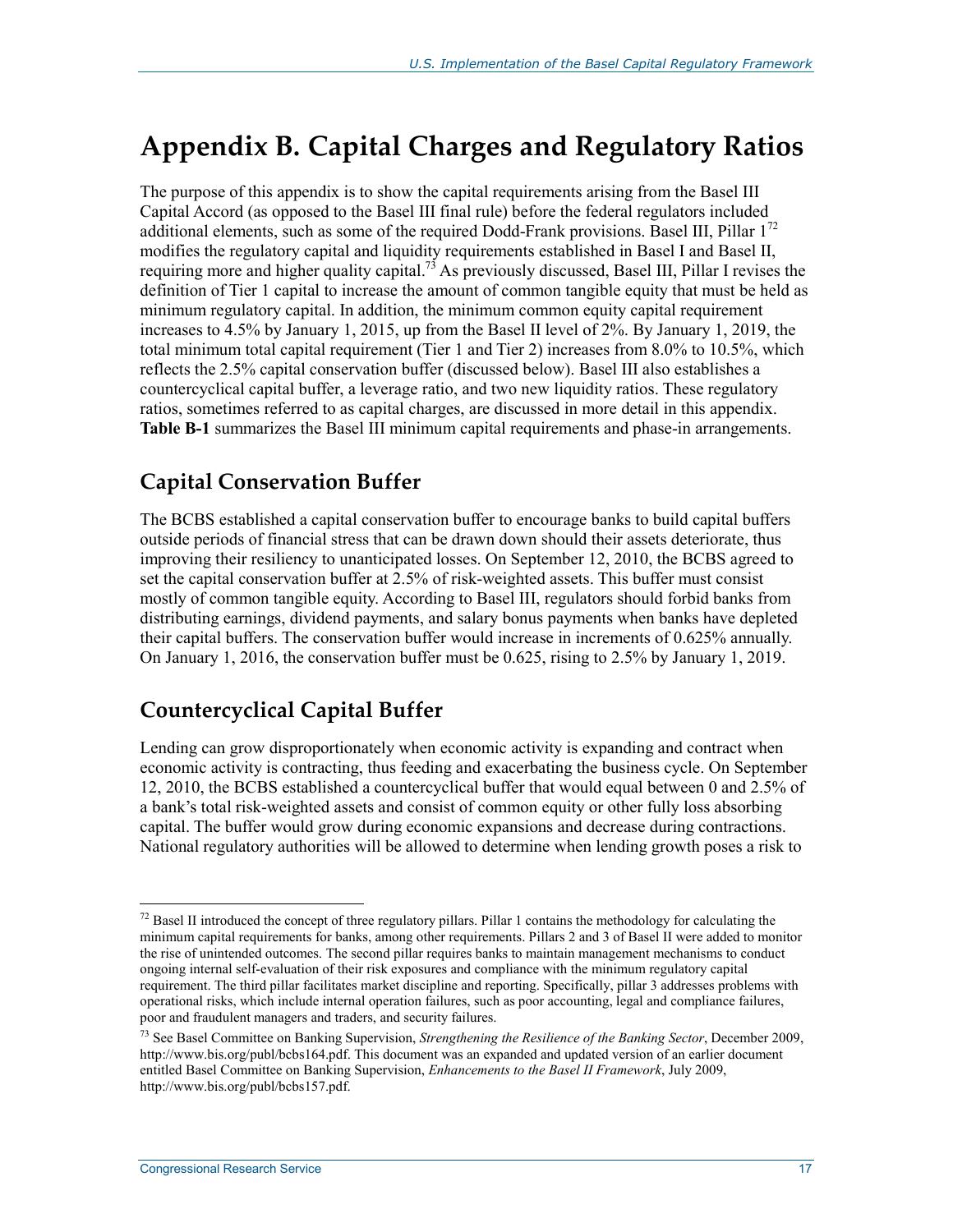the stability of the financial system and when a countercyclical capital buffer requirement would be necessary.<sup>74</sup>

### **Leverage Ratio**

The leverage ratio is defined as gross capital divided by the average total consolidated on-balance sheet assets. Unlike the Tier 1 and Tier 2 capital ratios, the leverage ratio does not depend upon risk weights. The logic behind this ratio is to illuminate financial risks that could be assigned lower weights and still translate into substantial losses. Hence, the leverage ratio assigns the same level of credit risk to all assets (e.g., loans held in portfolio, asset-backed securities, credit-risk guarantees) and serves as a capital backstop to ensure that a bank's capital buffer does not fall below a minimum threshold. The BCBS is currently testing a minimum requirement of 3% for the leverage ratio, which it plans to implement as a requirement by January 1, 2018.<sup>75</sup>

## **Liquidity Risk Measures: Liquidity Coverage Ratio, Net Stable Funding Ratio**

On September 12, 2010, the BCBS established the 30-day liquidity coverage ratio requirement to promote resilience to sudden temporary disruptions in liquidity. The numerator of the liquidity coverage ratio consists of the total amount of a bank's stock of *high-quality* (generally government securities and cash) liquid assets, and the denominator measures net cash outflows over a 30-day time period. By 2019, a bank must hold an equal (or greater) amount of highquality liquid assets relative to its amount of net cash outflow over a 30-day period.<sup>76</sup> The BCBS also established the net stable funding ratio (NSFR) to encourage banks to rely upon mediumand longer-term funding of its longer-term loans as opposed to relying primarily upon short-term funding.<sup>77</sup> The NSFR will not be introduced as a minimum requirement in Basel III until 2018.<sup>78</sup>

 $74$  The committee also supports the International Accounting Standard Board plans to issue a set of high level guiding principles that would promote an expected loss approach, which is also less procyclical than the current incurred loss approach. See http://www.bis.org/publ/bcbs164.pdf, p. 8.

<sup>&</sup>lt;sup>75</sup> For more discussion of the leverage ratio, see http://www.bis.org/publ/bcbs165/splr.pdf and http://www.bis.org/publ/ bcbs251.pdf.

<sup>76</sup> See http://www.bis.org/publ/bcbs238.pdf.

 $77$  The numerator of the NSFR would be computed using banks' "available stable funding sources" (ASF) in the numerator divided by assets that "require stable funding" (RSF) in the denominator. The ASF in the numerator would be calculated as the sum of a bank's liabilities and capital using ASF weights. Bank capital would receive a 100% ASF weight; consumer deposits liabilities would receive 70% ASF weight; and shorter-term liabilities would receive lower or 0% ASF weights. In other words, available stable funding sources with longer maturities would be assigned higher weights than those with shorter maturities. The RSF in the denominator would be calculated as the sum of the bank's assets using RSF weights. Cash assets do not require funding and would receive a 0% RSF weight. Loans that mature in less than a year require funding and would receive an 85% RSF; loans that take a year or longer to mature would receive a 100% RSF. In other words, assets that require stable funding receive higher weights the longer they must be funded. The NSFR cannot be lower than 100%. Hence, a bank must either increase its capital reserves if it chooses to fund longer-term consumer loans with sequences of shorter-term loans, or it must diversify the maturities of its own shorter-term borrowings to maintain a NSFR of 100%.

<sup>78</sup> See http://www.bis.org/publ/bcbs231.pdf.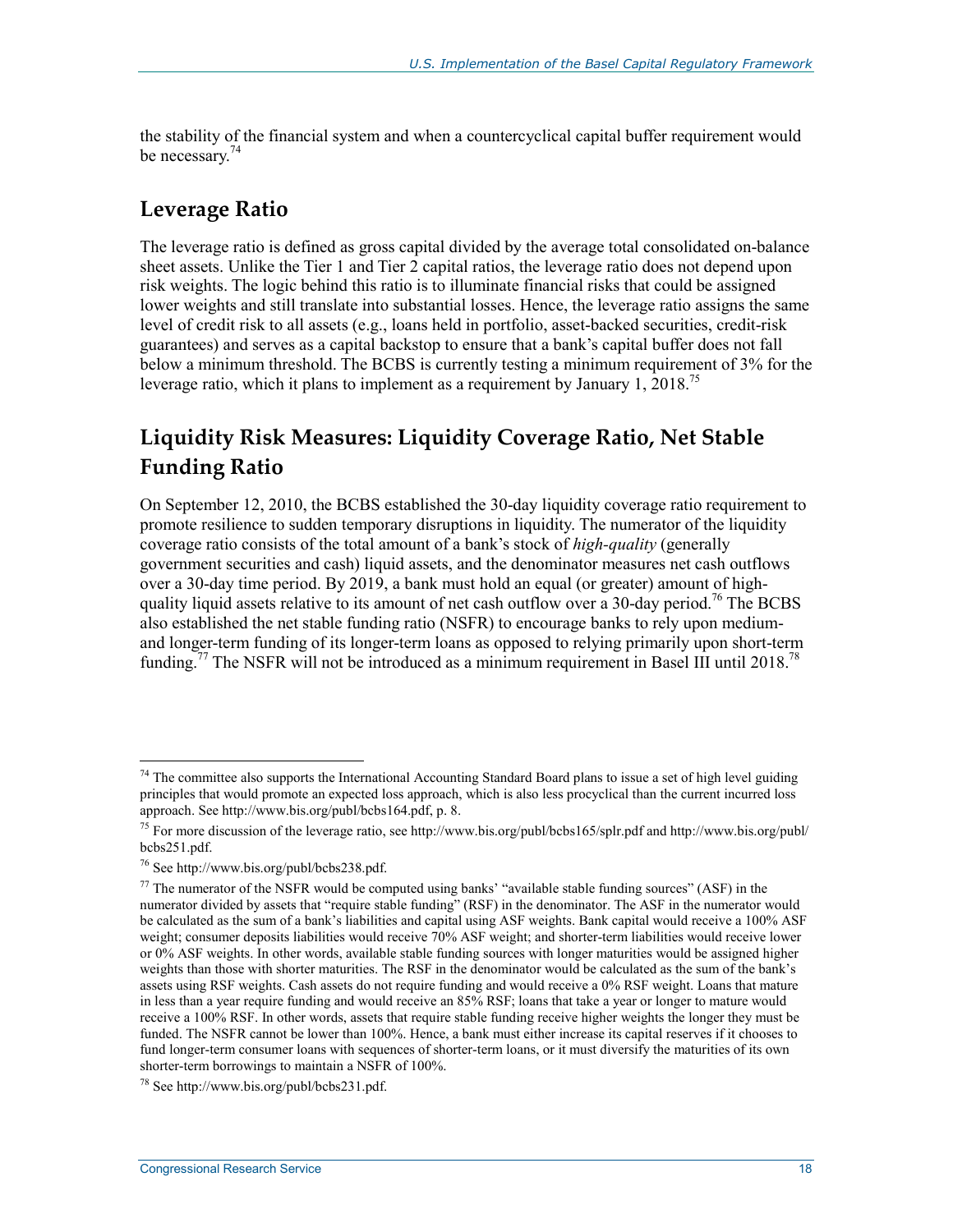|                                                                                                         |      |      |      |      | Years |        |      |       |      |
|---------------------------------------------------------------------------------------------------------|------|------|------|------|-------|--------|------|-------|------|
| <b>Pillar I Requirements</b>                                                                            | 2011 | 2012 | 2013 | 2014 | 2015  | 2016   | 2017 | 2018  | 2019 |
| Minimum Common Equity<br>Capital Ratio                                                                  |      |      | 3.5  | 4.0  | 4.5   | 4.5    | 4.5  | 4.5   | 4.5  |
| Minimum Tier   Capital                                                                                  |      |      | 4.5  | 5.5  | 6.0   | 6.0    | 6.0  | 6.0   | 6.0  |
| Minimum Total (Tier I +<br>Tier 2) Capital (row 3)                                                      |      |      | 8.0  | 8.0  | 8.0   | 8.0    | 8.0  | 8.0   | 8.0  |
| Minimum Conservation<br>Buffer (row 4)                                                                  |      |      |      |      |       | .0625  | 1.25 | 1.875 | 2.5  |
| Minimum Total Capital<br>+ Conservation Buffer<br>(sum of rows 3 & 4)                                   |      |      | 8.0  | 8.0  | 8.0   | 8.625  | 9.25 | 9.875 | 10.5 |
| Optional: Minimum<br>Countercyclical Buffer<br>(row 6)                                                  |      |      |      |      |       | .0625  | 1.25 | 1.875 | 2.5  |
| Minimum Total Capital<br>+ Conservation +<br><b>Countercyclical Buffers</b><br>(sum of rows 3, 4, 8, 6) |      |      | 8.0  | 8.0  | 8.0   | 8.6875 | 10.5 | 11.75 | 13.0 |
| Leverage Ratio                                                                                          | Mon. |      | 3%   | 3%   | 3%    | 3%     | 3%   | Req.  |      |
| <b>Liquidity Coverage Ratio</b>                                                                         |      |      |      |      | 60%   | 70%    | 80%  | 90%   | 100% |
| Net Stable Funding Ratio                                                                                |      | Mon. |      |      |       |        |      | Req.  |      |

#### **Table B-1. Basel III Pillar I Requirements and Phase-in Arrangements**

(all dates as of January 1; in percentages)

**Source:** Basel Committee on Banking Supervision, Group of Governors and Heads of supervision announces higher global minimum Standard, September 12, 2010, p. 7.

**Notes:** Monitor "Mon." = observation or testing period begins, Require "Req." = introduction of minimum standard.

## **Additional Capital Requirements for G-SIBs**

Globally systemically important banks (G-SIBs) will have additional loss absorbency or capital requirements.<sup>79</sup> G-SIBs are financial institutions, typically with significantly large amounts of assets that engage in financial activities such that their distress or failure would cause significant disruption to global financial activity. The BCBS recommends that an institution determined to be systemically important would be required to hold an additional 1% to 2.5% of capital in the form of common equity against their risk-weighted assets. These loss requirements would also be phased in and become fully effective by 2019.

<sup>79</sup> See http://www.bis.org/publ/bcbs255.pdf.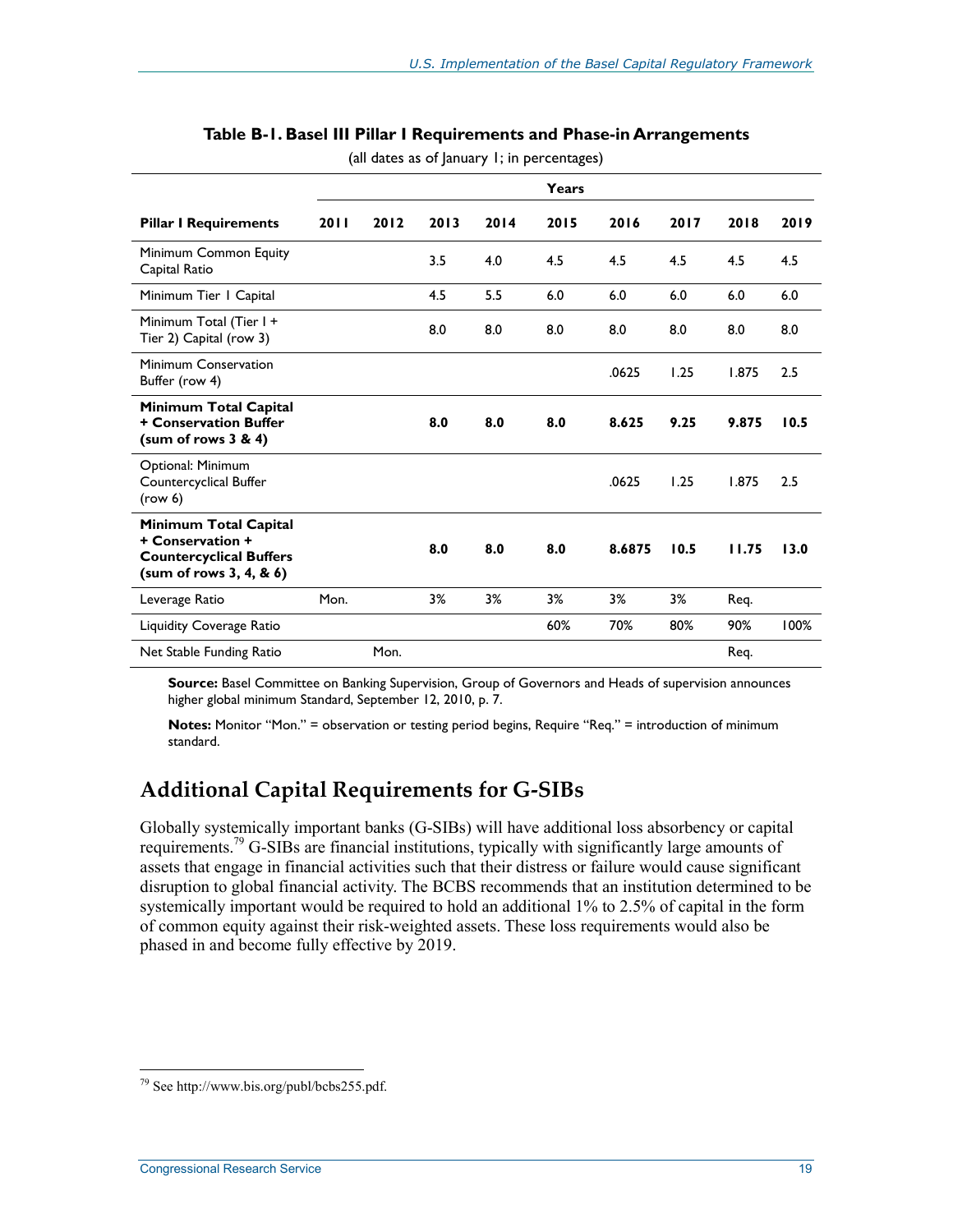## **Appendix C. Stress Testing and Systemic Risk**

A bank stress test is a diagnostic tool used to judge the ability of banks and financial institutions to weather adverse macroeconomic and financial conditions.<sup>80</sup> Stress tests are conducted to determine whether banks and financial institutions remain adequately capitalized and solvent under specific adverse economic scenarios. A stress test may include events such as heightened rates of unemployment, an economic slowdown or a recession, or failure of a large complex banking organization.<sup>81</sup> Such events could result in widespread borrower defaults, the inability to obtain short-term funding, and ultimately, depletion of a bank's Tier 1 capital. Thus, stress tests may alert a bank's management and regulators to potential balance sheet weaknesses during an unfavorable economic or financial scenario. In addition, passing a stress test often requires banking institutions to hold capital levels that would exceed the capital ratios discussed earlier in this report.

Dodd-Frank requires bank holding companies and non-bank financial corporations with consolidated assets of more than \$10 billion to conduct and report on self-imposed semi-annual stress tests. On October 9, 2012, the Office of the Comptroller of the Currency and the Federal Deposit Insurance Corporation separately announced final rules requiring national banks and federal savings associations with total consolidated assets of \$10 billion or more to conduct annual stress tests; the Federal Reserve released its final rule on October 12, 2012.<sup>82</sup> The final rules were issued directly to banking institutions from their primary federal banking regulator. Federal banking regulators, however, currently require all banking institutions to analyze the potential impact of adverse economic conditions on their financial conditions or viability. Federal regulators do allow stress tests to be customized for banks of different sizes.

## **A Stress Testing Example for Small Institutions**

Although community banks are less likely to face the same stress testing requirements as banks with \$10 billion or more in assets, $83$  they are required to assess their ability to withstand an adverse macroeconomic scenario. For example, U.S. federal banking regulators, concerned about relaxed underwriting standards in commercial real estate (CRE), increased supervisory guidance for banks with significant concentrations in  $CRE$ <sup>84</sup> Community banks, which typically engage in CRE lending, are generally considered vulnerable to loan defaults and possible failure if CRE prices suddenly collapse.<sup>85</sup> Given that CRE losses can be substantial and federal regulators may

<sup>&</sup>lt;sup>80</sup> Stress testing is also a practice used in medicine, nuclear diagnostics, pharmacology, and computer and network systems among others.

<sup>&</sup>lt;sup>81</sup> For the definition of a large complex banking organization, see Lisa M. DeFerrari and David E. Palmer, "Supervision of Large Complex Banking Organizations," *Federal Reserve Bulletin*, February 2001, pp. 47-57, http://www.federalreserve.gov/pubs/bulletin/2001/0201lead.pdf.

<sup>&</sup>lt;sup>82</sup> For the Office of the Comptroller of the Currency, see https://www.federalregister.gov/articles/2012/10/09/2012-24608/annual-stress-test; for the Federal Deposit Insurance Corporation, see http://www.fdic.gov/news/news/press/ 2012/pr12116.html; for the Federal Reserve, see http://www.gpo.gov/fdsys/pkg/FR-2012-10-12/pdf/2012-24988.pdf.

<sup>83</sup> See http://www.federalreserve.gov/newsevents/press/bcreg/bcreg20120514b1.pdf.

<sup>&</sup>lt;sup>84</sup> See the announcement of the Interagency Guidance on Concentrations in Commercial Real Estate Lending, Sound Risk Management Practices at http://www.federalreserve.gov/newsevents/press/bcreg/20061206a.htm and the regulatory guidance at http://edocket.access.gpo.gov/2006/pdf/06-9630.pdf.

 $85$  Community banks are generally small banks that generally have assets of \$1 billion, meet the lending needs of a circumscribed geographic area. See http://www.fdic.gov/news/conferences/communitybanking/ (continued...)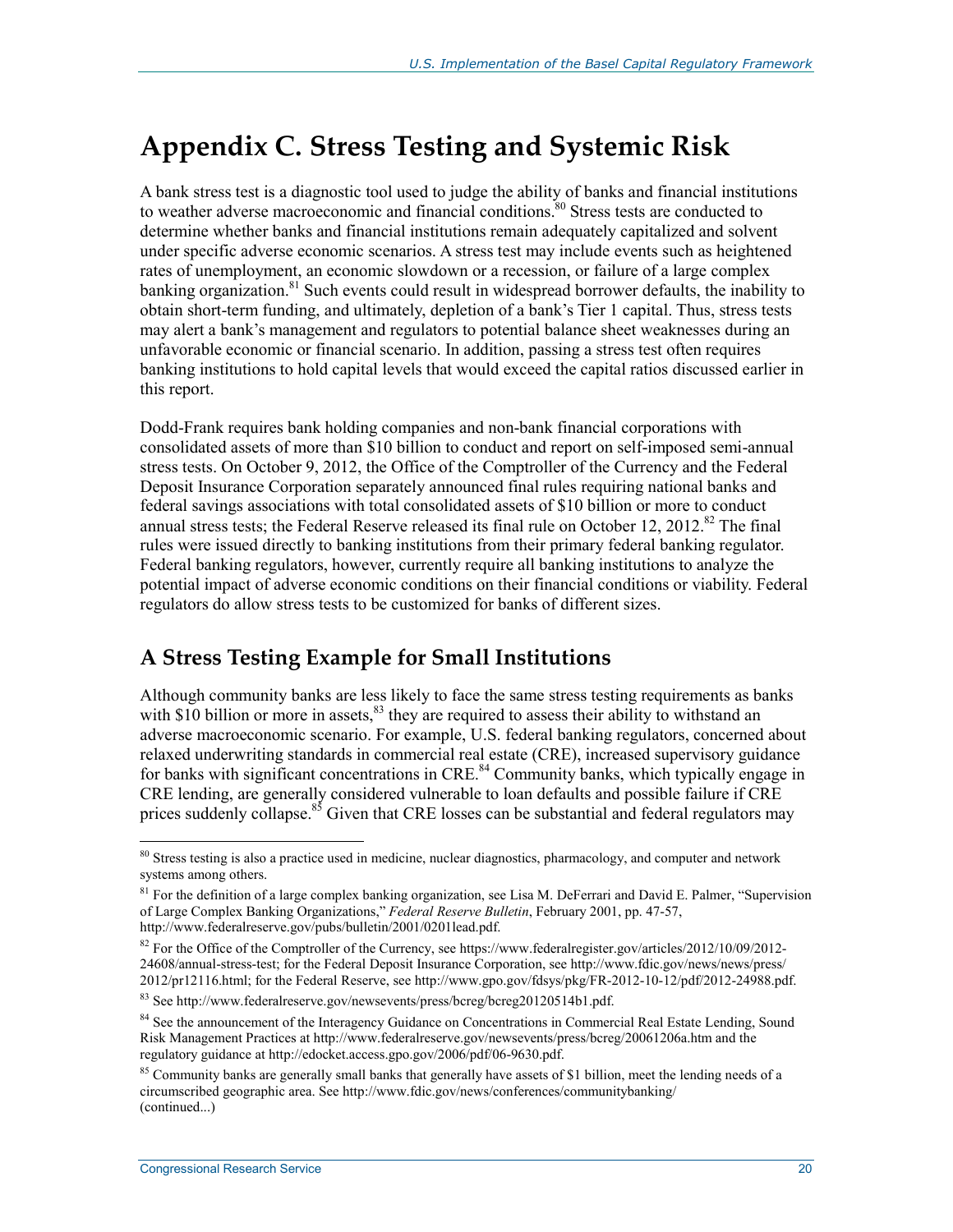not be familiar with the default and funding risks unique to a particular geographic area,  $86$  the guidance required a bank to submit a plan to its regulator regarding its risk management practices if any of the following conditions hold:

- total construction and land development loans was equal to or more than 100% of its total capital reserve;
- total construction, land development, other land and loans secured by multifamily and nonfarm nonresidential property was equal to or greater than 300% of its total capital; or
- the CRE loan portfolio had increased by 50% or more in the span of 36 months.

The risk management plan must outline the bank's plan to reduce or manage its high level of commercial real estate concentrations. The guidance states its intent to encourage institutions to develop risk management practices and levels of capital levels "commensurate with the level and nature of their commercial real estate concentrations" rather than limit CRE lending by banks. Nevertheless, the U.S. federal banking regulators are likely to require banks with unacceptable risk management plans to raise additional capital.

### **Stress Testing of Midsize Banking Organizations**

On March 5, 2014, the federal banking regulators issued final guidance on stress testing for firms with assets between \$10 billion and \$50 billion.<sup>87</sup> Generally speaking, the final rules include, for institutions with \$10 billion to \$50 billion in consolidated assets, stress testing requirements (e.g., economic scenarios) as well as deadlines for reporting (to the primary regulator) and making financial disclosures (to the public).

## **Stress Testing of Large and Large Complex Banking Organizations**

Sections 165 and 166 of Dodd-Frank require enhanced prudential standards on bank holding companies with total consolidated assets of \$50 billion or more and non-bank financial companies determined by the Financial Stability Oversight Council to be systemically important.<sup>88</sup>

In February 2009, the Federal Reserve announced the Supervisory Capital Allocation Program (SCAP) for bank holding companies with assets exceeding \$100 billion. Under the SCAP, the Federal Reserve conducted a stress test for the 19 largest U.S. bank holding companies, which included an estimation of their revenues, losses, and reserve requirements under two adverse economic scenarios.<sup>89</sup> The SCAP program conducted stress tests for 2009 and 2010. In November

<sup>(...</sup>continued)

community\_banking\_by\_the\_numbers\_clean.pdf.

<sup>86</sup> See Jose A. Lopez, *Concentrations in Commercial Real Estate Lending*, Federal Reserve Bank of San Francisco, Economic Letter 2007-01, San Francisco, CA, January 5, 2007, http://www.frbsf.org/publications/economics/letter/ 2007/el2007-01.html.

 $87$  See http://www.federalreserve.gov/newsevents/press/bcreg/20140305a.htm.

<sup>88</sup> See http://www.gpo.gov/fdsys/pkg/FR-2011-12-01/pdf/2011-30665.pdf. See CRS Report R42083, *Financial Stability Oversight Council: A Framework to Mitigate Systemic Risk*, by Edward V. Murphy.

<sup>89</sup> See http://www.federalreserve.gov/bankinforeg/bcreg20090424a1.pdf.